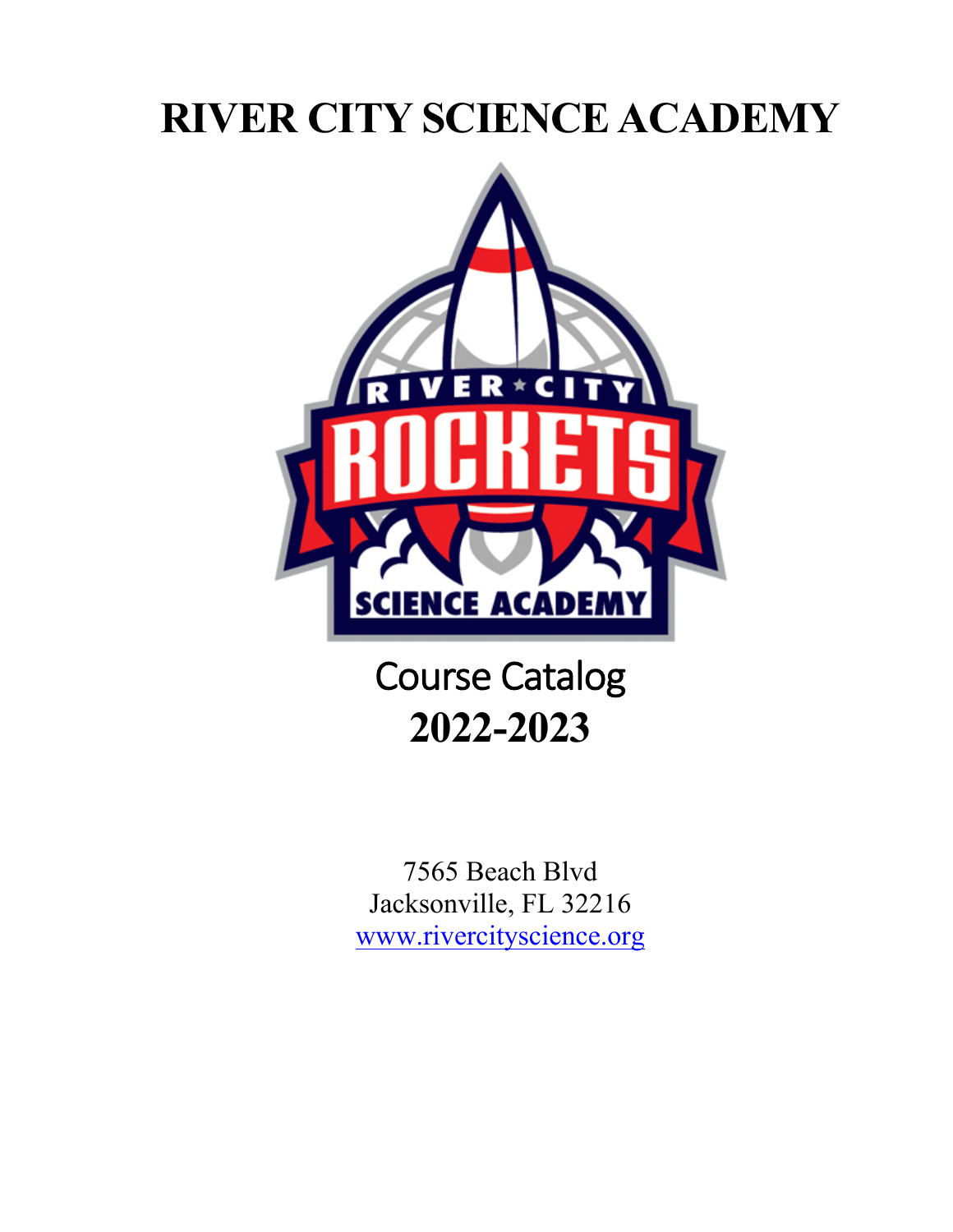## **Table of Contents**

|                            | 3  |
|----------------------------|----|
|                            | 4  |
| <b>COURSE DESCRIPTIONS</b> |    |
|                            | .5 |
|                            | 7  |
|                            | 8  |
|                            | 10 |
|                            | 12 |
|                            | 16 |
|                            | 17 |
|                            | 19 |
|                            |    |
|                            |    |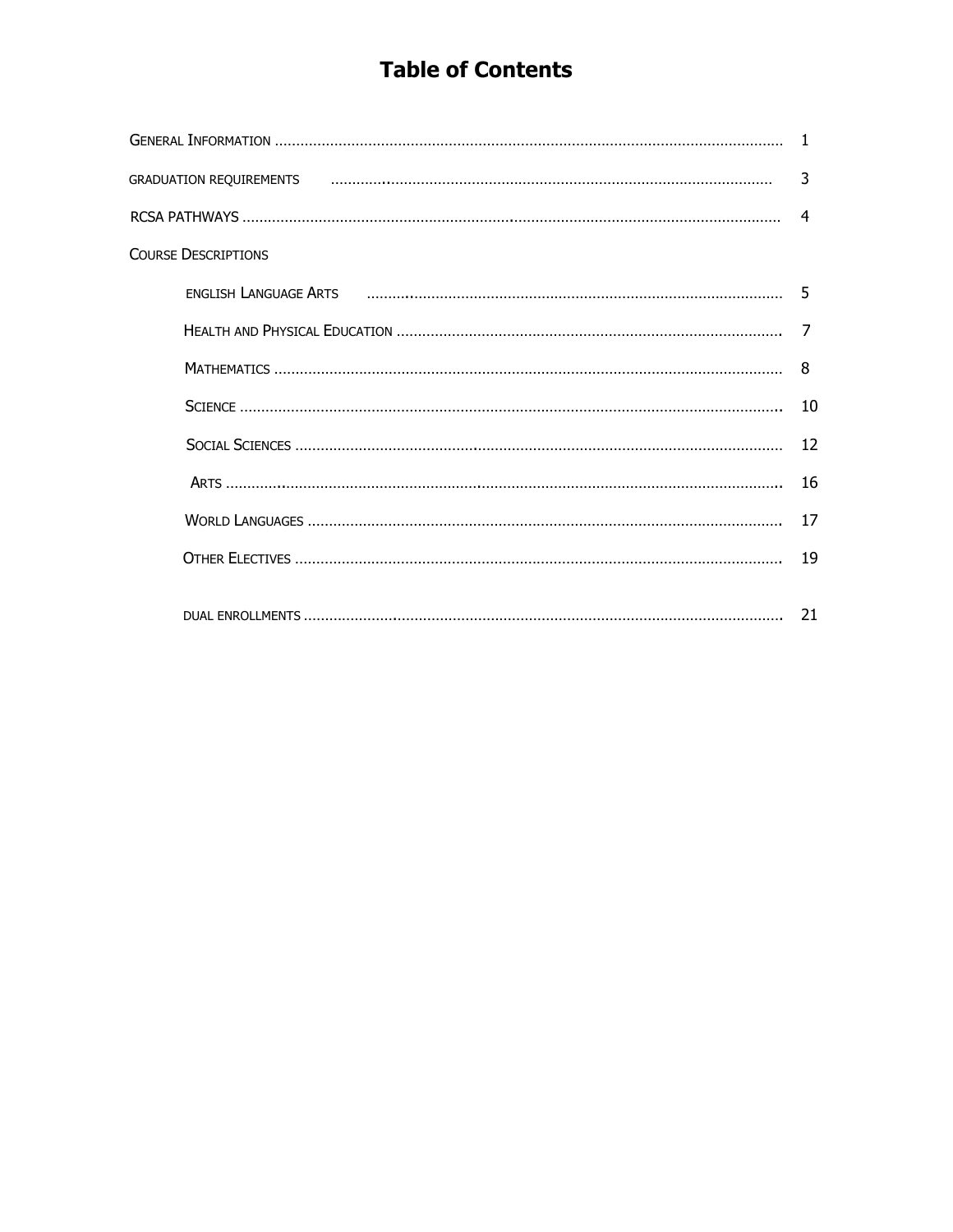## **CHOOSING YOUR COURSES**

- 1. Study the courses in the course catalog and go over possible choices with your teachers and parents before you fill out your course selection.
- 2. Write down any questions you have for your teachers and counselor.
- 3. Paying close attention to course requirements outlined in the course catalog and select your courses with the online form.
- 4. Every effort is made to give you your top choices; however, if there is a scheduling conflict, alternate course selections must be made. If you do not choose alternate courses, they may be selected for you depends on your pathway choice.

## **COURSE CANCELLATION**

River City Science Academy reserves the right to cancel any course due to insufficient enrollment, teacher availability and/or district funding.

## **SCHEDULE CHANGES**

The course selection process takes place each spring. The process includes input from students, parents, teachers, counselors and administrators. The school's master schedule is built and new staff hired based on the registration requests. Students are expected to honor their commitments and to attend and complete the courses for which they register during the registration period. Student –initiated requests for schedule corrections must be made during the first week of the fall semester. All corrections regarding the spring semester must be made before the spring semester starts. Student –initiated schedule corrections will only be considered for the following reasons:

- 1. The student has previously earned credit for the scheduled course.
- 2. The student has not yet taken the prerequisite required for a scheduled course.
- 3. There is another course needed to stay on track toward fulfilling graduation requirements.
- 4. Administrative action becomes necessary because of imbalance of class loads, loss of a teaching unit, unique or unforeseen constraints.

Note: There will be NO changes made to accommodate teacher preference and academics will not be moved to accommodate electives.

## **ACHIEVEMENT LEVELS**

Courses at River City Science Academy are provided for each student's developmental level. A multi-level structure has been established to provide for these differences and to provide for individualized instruction. Teachers may make a recommendation for a particular level. In most cases the final decision concerning course selection rests with the student and parents.

Honors, Dual-Enrollment, and Advanced Placement courses are designed for the highly motivated and focused student with above average achievement. River City Science Academy practices an open enrollment policy and encourages students to participate in rigorous, college preparatory courses.

## **DUAL ENROLLMENT COURSES**

Dual-enrollment courses are college level courses for which a student may earn both college credit and high school credit. Dual-enrollment courses are available only to juniors and seniors. Some courses may be offered on our campus and are a part of a student's daily schedule. Other courses may be taken during the day or evening on a Florida State College at Jacksonville campus (**only seniors are eligible**). In order to take one or more dual enrollment courses, a junior or senior must meet the following requirements:

Have an un-weighted GPA of a 3.0 or higher.

 Have an acceptable score (as determined by FSCJ) on either the SAT, ACT, or Post-Secondary Education Readiness Test (PERT). If a student does not have an SAT or ACT score when registering, he/she will be required to take the PERT.

 Be academically motivated to accept the challenge of college level work.

Students interested in taking dual-enrollment courses must work closely with their high school counselor and the dualenrollment coordinator at FSCJ to plan their schedule accordingly.

## **ADVANCED PLACEMENT (AP) COURSES**

AP courses are taught at a college level and each course is concluded by a comprehensive exam created by the College Board. Students who enroll in an Advanced Placement course are required to take the AP exam. In general, postsecondary credit for an AP course may be awarded to students who score a minimum of a 3 on a 5-point scale on the corresponding AP exam; however, qualifying scores may vary by university and by college within a university.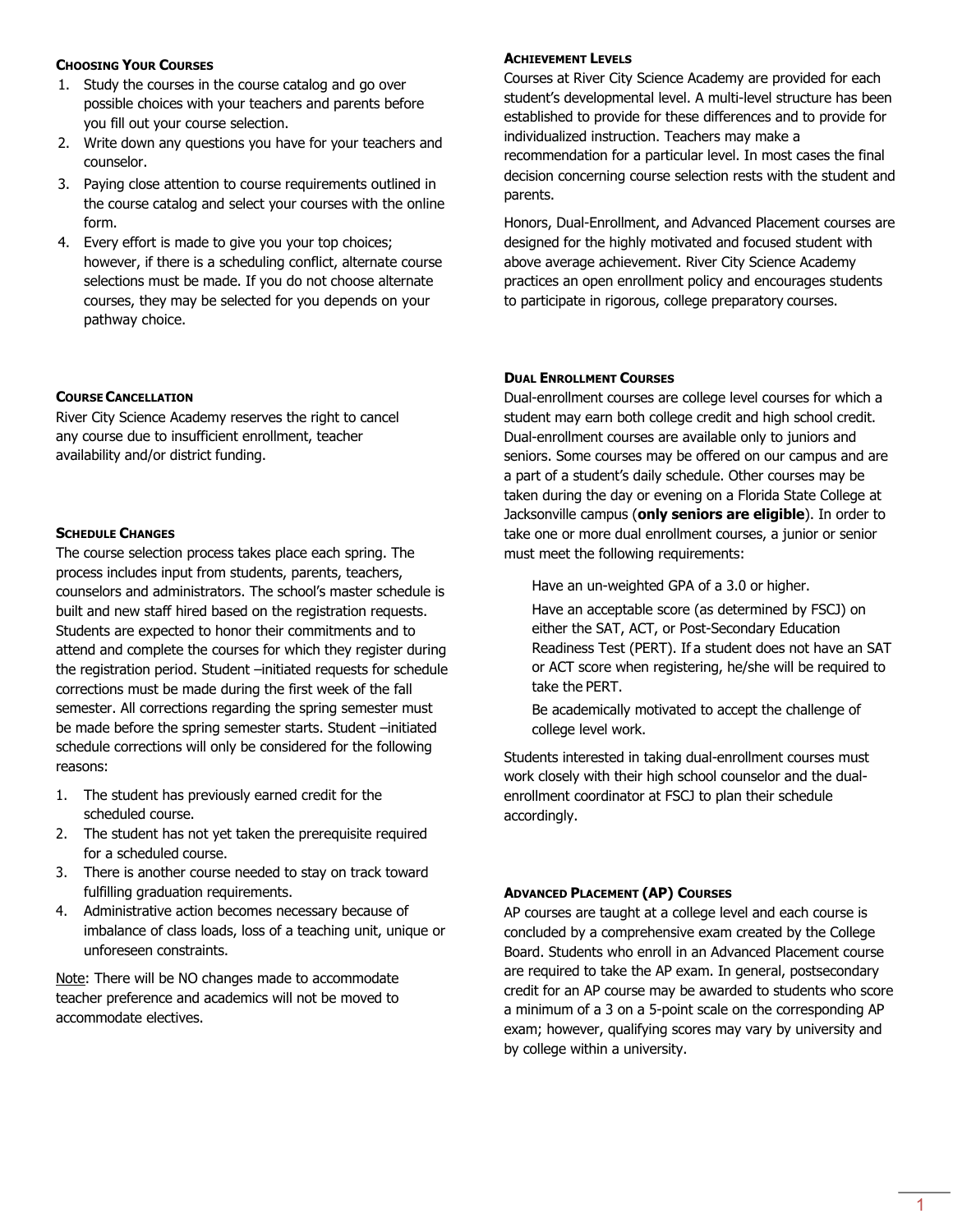## **HONORS COURSES**

Honors courses are developed locally by high school teachers to help meet the needs of accelerated students. Honors courses meet the same curriculum requirements as standard courses but are more challenging. Honors courses are faster paced and cover topics more in-depth. However, these courses are not considered to be equivalent to college-level work, which is why they will not earn you college credit.

## **GRADING SCALE**

The following is the current grading scale for Duval County Schools for grades 9-12:

| А | $90 - 100$ |
|---|------------|
| B | 80 – 89    |
| C | $70 - 79$  |
| D | $60 - 69$  |
| F | 0 – 59     |

Students receive a letter grade for each nine-week grading period. The grade for the district-administered end of course exam is factored into the final grade for each semester.

Report cards are sent home four times each school year at the end of each nine-week grading period. Progress reports are issued at the mid-point of each grading period.

## **WEIGHTED COURSES**

All classes designated Honors or Advanced Placement will receive weighted grades according to the following grading scale:

| Letter Grade | <b>Quality Points</b> |
|--------------|-----------------------|
| A            |                       |
| В            |                       |
| C            | ર                     |
| D            |                       |
| ≃∗           |                       |

\* Weighted credit is not applied to a grade of F.

## **SAT AND ACT**

Registration for the SAT and ACT are done online. The guidance office may have a packet for those without internet access but supplies are limited. Test dates and registration deadlines can also be found on the same websites.

- SAT Registration and Information: www.collegeboard.com
- ACT Registration and Information: www.actstudent.org.

\* When registering for either test, students will need the CEEB code for River City Science Academy which is **102252**.

## **PSAT**

The Preliminary Scholastic Aptitude Test (PSAT) is administered each October and may be administered to 9<sup>th</sup>, 10th, and 11<sup>th</sup> grade students. Students who take the examination during their junior year are eligible to enter the National Merit Scholar Competition based on their test score. Students can be recognized as semi-finalists, finalists, and/or National Merit Scholars. Students who become National Merit Scholars are often eligible for scholarships from both the National Merit organization and/or their post-secondary institution.

## **NATIONAL HONOR SOCIETY (NHS)**

National Honor Society is a national academic honor club. Students are selected as second semester sophomores, juniors, and seniors. The basis for selection includes an unweighted 3.5 or higher cumulative grade point average, community service, character, and leadership. A student's activity in other school organizations is also considered in the selection process. For more information, contact the faculty sponsor.

## **BRIGHT FUTURES SCHOLARSHIP PROGRAM**

The Florida Bright Futures Scholarship program consists of three scholarships funded through lottery dollars and awarded to eligible Florida high school graduates planning on continuing their education at any eligible Florida post-secondary institution. Your guidance counselor can provide you with information and requirements for each scholarship award. You can also visit the Bright Futures website at:

http://www.floridastudentfinancialaid.org/ssfad/bf/fasrequire.htm

## **FLORIDA VIRTUAL SCHOOL (FLVS)**

Students have the opportunity to earn credit through the online Florida Virtual School. Students must be self-motivated and task oriented in order to successfully complete this type of course. Visit the website at **www.flvs.net** for course and enrollment information. Once a student has enrolled and determined the course that they would like to take they will need to meet with their school counselor at ACHS. Counselor approval is required to complete the registration process for FLVS.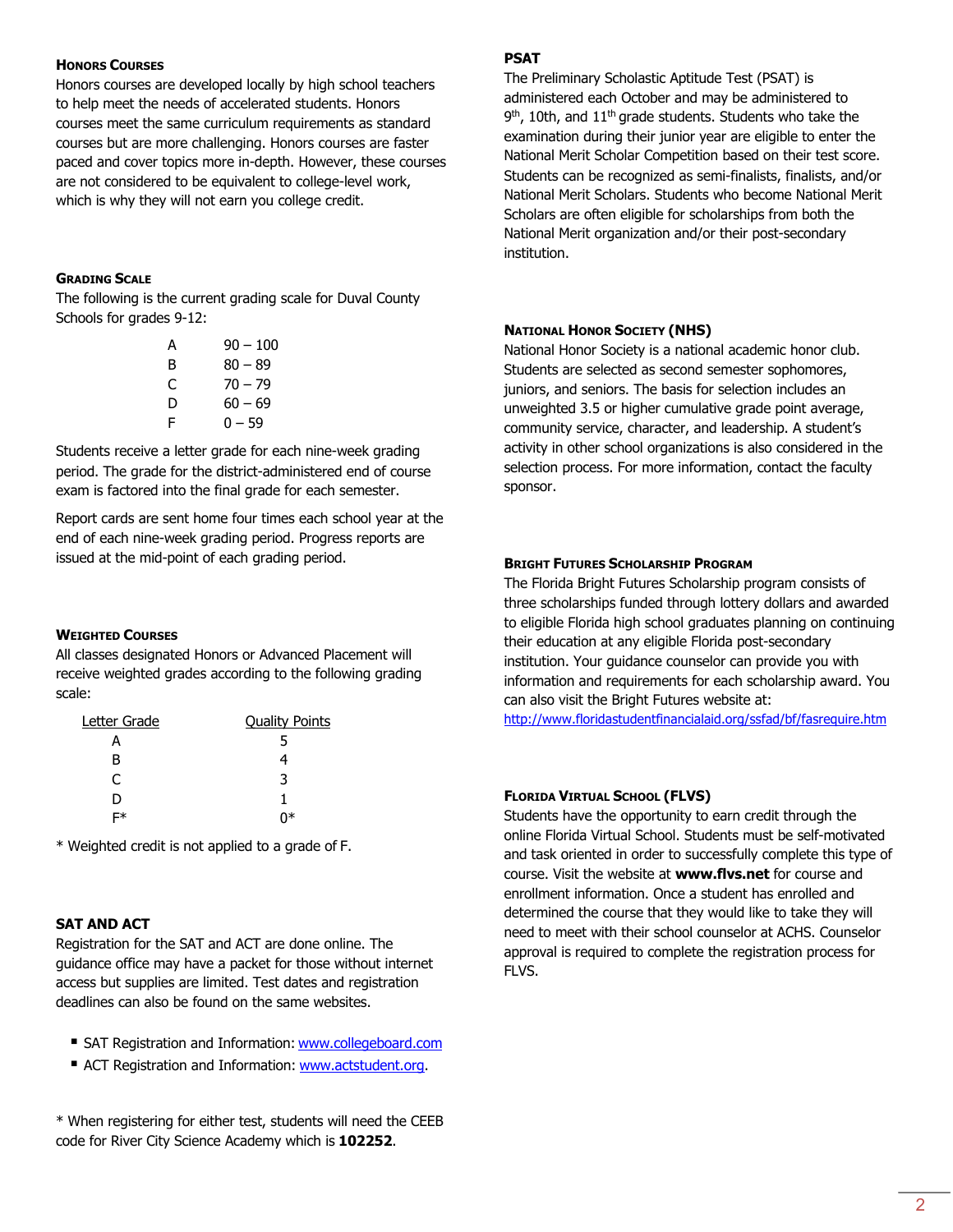## **Graduation Requirements**

|                                       | 24 Credit Standard Diploma<br><b>Program of Study</b><br><b>18 Credit ACCEL Standard Diploma</b><br>$A, H, B^*$         |                                                                                                               |                                                                                                                    |                                                      |  |
|---------------------------------------|-------------------------------------------------------------------------------------------------------------------------|---------------------------------------------------------------------------------------------------------------|--------------------------------------------------------------------------------------------------------------------|------------------------------------------------------|--|
| $\overline{H}$                        | 4 credits                                                                                                               |                                                                                                               | 4 credits                                                                                                          |                                                      |  |
| $\leq$                                | 2012-2013 ninth grade entry<br>year or before<br>4 credits<br>• Algebra I,<br>• Geometry<br>• Algebra 2<br>$\bullet$ +1 | 2013-2014 ninth grade<br>entry year and thereafter<br>4 credits<br>• Algebra I,<br>• Geometry<br>$\bullet$ +2 | 4 credits<br>• Algebra I<br>Geometry<br>$+2$<br>$\bullet$                                                          |                                                      |  |
| SC                                    | 3 credits<br>• 1 Biology<br>• 2 sciences                                                                                |                                                                                                               | 3 credits<br>• 1 Biology<br>• 2 sciences                                                                           |                                                      |  |
| SS                                    | 3 credits<br>• 1 world history<br>• 1 US History<br>$\bullet$ 1/2 Am Gov't<br>$\bullet$ ½ Econ                          |                                                                                                               | 3 credits<br>1 world history<br>$\bullet$<br>1 US History<br>$\bullet$<br>$\bullet$ % Am Gov't<br>$\bullet$ % Econ |                                                      |  |
| $\geq$                                | 2 credits<br>must be in the same world language                                                                         |                                                                                                               |                                                                                                                    |                                                      |  |
| 눈                                     | 1 credit                                                                                                                |                                                                                                               | 1 credit                                                                                                           |                                                      |  |
| 씬                                     | 1 Credit H.O.P.E.                                                                                                       |                                                                                                               |                                                                                                                    |                                                      |  |
| 긊                                     | 6 credits                                                                                                               |                                                                                                               | 3 credits                                                                                                          |                                                      |  |
| <b>Total</b>                          | 24 credits                                                                                                              |                                                                                                               | <b>18 credits</b>                                                                                                  |                                                      |  |
|                                       | 2012-2013 ninth grade entry year<br>or before                                                                           | 2013-2014 ninth grade<br>entry year and thereafter                                                            | 2012-2013 ninth grade entry year or<br>before                                                                      | 2013-2014 ninth grad<br>entry year and<br>thereafter |  |
| TESTS<br>(Passing<br>Scores)          | FCAT 2.0 (grade 10) Reading<br>FCAT Math OR Algebra 1<br>EOC*<br>*based on ninth grade entry year                       | <b>State Reading</b><br>Assessment<br>Algebra 1 EOC                                                           | FCAT 2.0 (grade 10) Reading<br>FCAT Math OR Algebra 1 EOC*<br>*based on ninth grade entry year                     | <b>State Reading</b><br>Assessment<br>Algebra 1 EOC  |  |
| <b>GPA</b>                            | 2.0                                                                                                                     |                                                                                                               | 2.0                                                                                                                |                                                      |  |
| $O \nightharpoonup E \nightharpoonup$ | 1 course for students who<br>enter 9th grade in 1112 and thereafter                                                     |                                                                                                               | No requirement                                                                                                     |                                                      |  |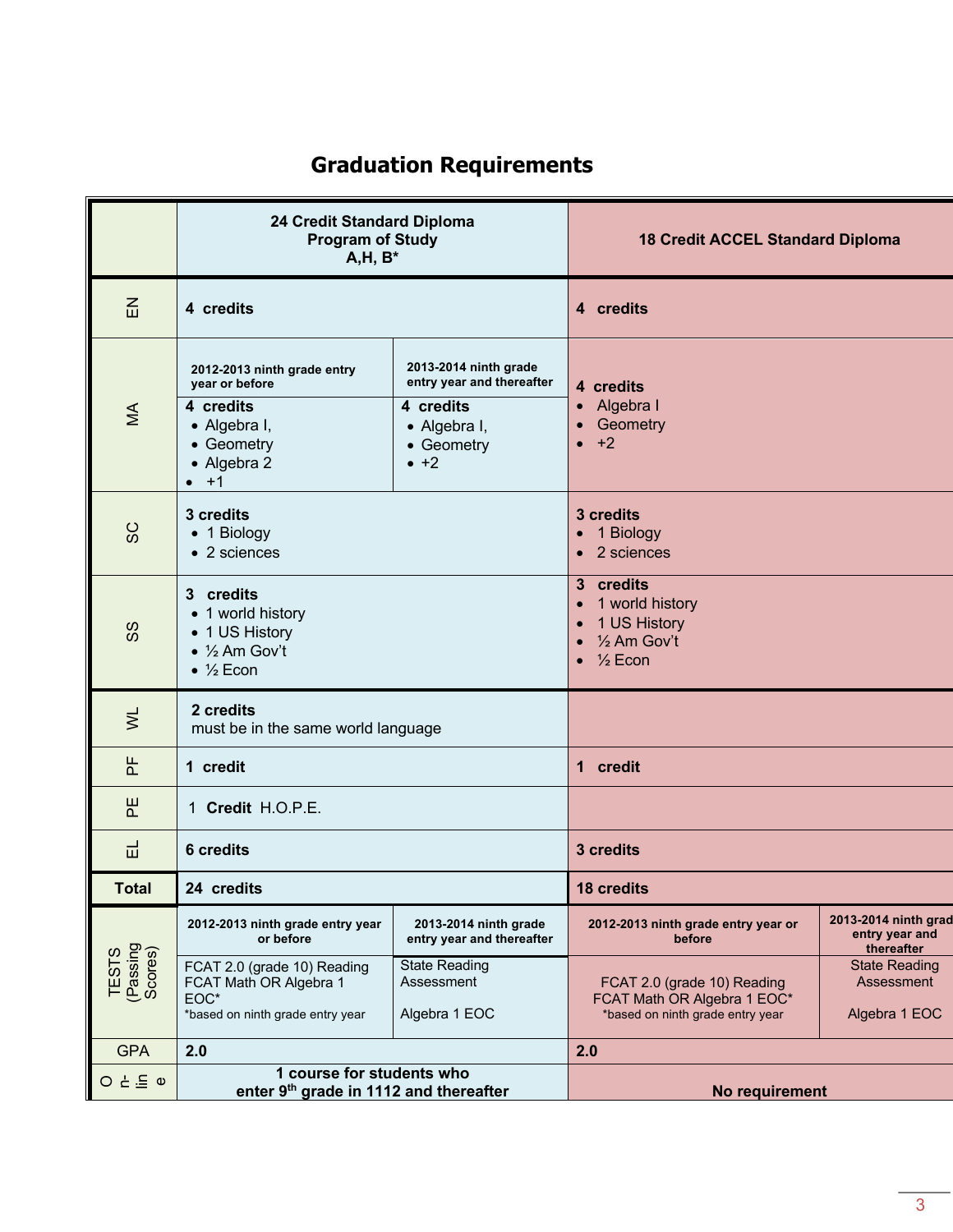\*\* Elective courses are subject to change. After surveys, all courses will be finalized.

## **ENGLISH LANGUAGE ARTS**

## **INTENSIVE READING 100410**

GRADE LEVEL (9-12) CREDIT: 1 PREREQUISITES: NONE

Intensive Reading provides comprehensive instruction and practice using reading skills and strategies. Students explore high-interest fiction and informative texts as they build stamina and reading ability. Extensive opportunities are provided for individualized instruction from a highly-qualified reading instructor.

-IntensiveReading is offered only as elective credit and does not replace the required English course.

- Required for students scoring a Level 1 AND 2 on FSA Reading

## **ENGLISH 1 1001310**

## GRADE LEVEL (9) CREDIT: 1

PREREQUISITES: NONE

English 1 allows students to explore a variety of literary genres to build critical thinking and writing skills. Extensive use of collaborative learning strategies and self-reflection prepare students for post-secondary academic success.

## **Pre-AP English 1 1001415**

GRADE LEVEL (9) CREDIT: 1 PREREQUISITES: NONE

In addition to the curriculum provided in English I, English 1 Honors students complete extensive independent reading assignments in preparation for advanced work. The fundamentals of literary analysis and critical writing necessary for success in Advanced Placement English Composition and Literature are introduced. - Suggested FSA Reading Level 3 or higher

## **ENGLISH 2 1001340**

GRADE LEVEL (10) CREDIT: 1 PREREQUISITES: ENGLISH 1

English 2 students continue to build on their understanding of informational texts and fiction by applying the skills acquired in English I. The course combines rigorous instruction with engaging, interactive strategies and selfreflection to prepare students for post-secondary academic success.

## **ENGLISH 2 HONORS 1001350**

## GRADE LEVEL (10) CREDIT: 1

PREREQUISITES: ENGLISH 1 HONORS

In addition to the curriculum provided in English 2, the Honors course includes extended and complex writing components, both timed and untimed, frequent analysis of literary texts, and a rigorous independent reading requirement designed to prepare students for success in Advanced Placement English Composition and Literature. - Suggested FSA Reading Level 3 or higher

| <b>ENGLISH 3</b>         | 1001370   |
|--------------------------|-----------|
| $\,$ Grade level ( $11)$ | Credit: 1 |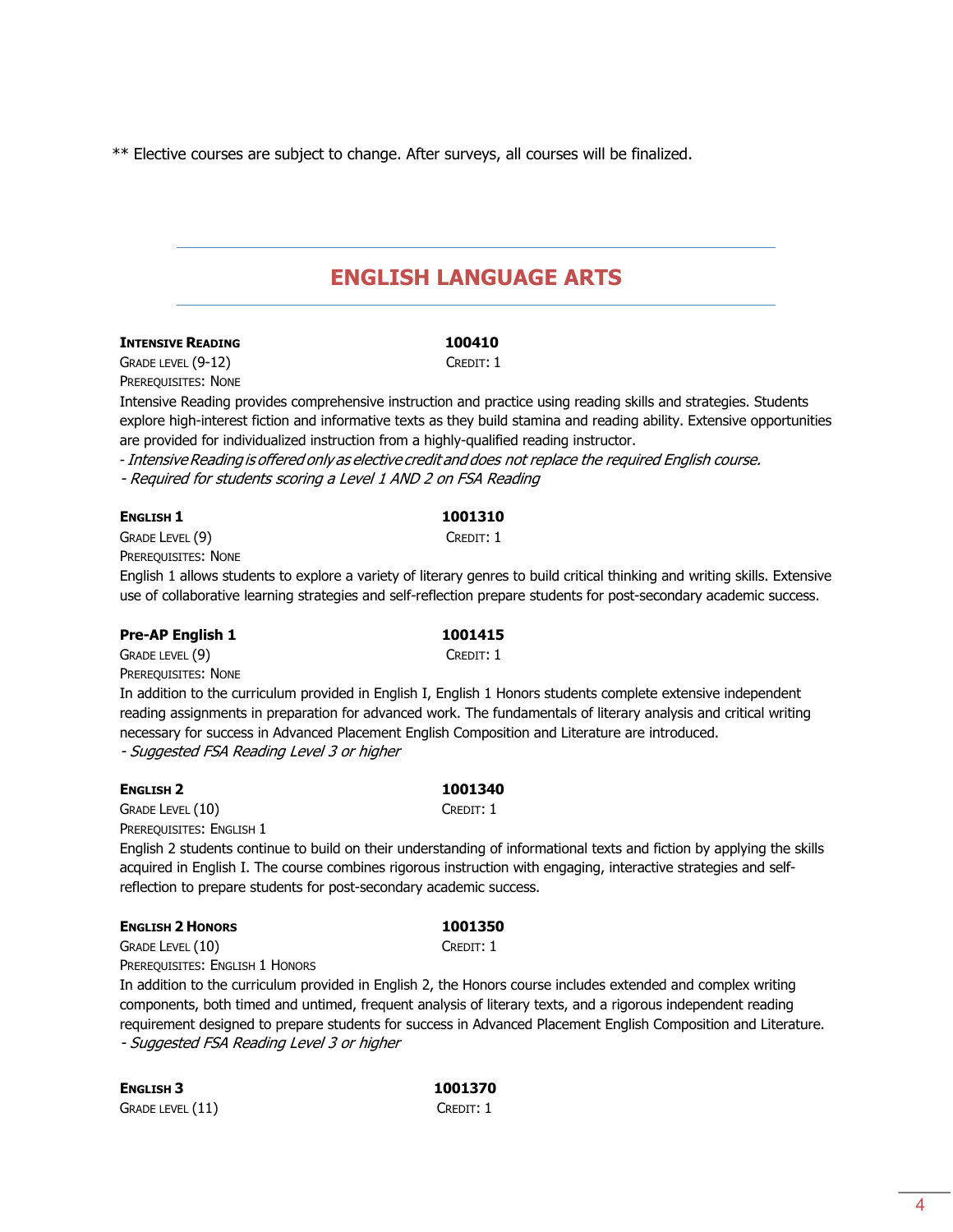PREREQUISITES: ENGLISH 2

English 3 provides exploration of a variety of genres from American literature, both classic and contemporary. Through collaborative strategies, project based learning, and self- reflection, students gain the fundamental skills necessary for success in post-secondary studies.

## **AP ENGLISH LANGUAGE 1001420**

GRADE LEVEL (11) CREDIT: 1 PREREQUISITES: ENGLISH 2 HONORS

AP English Language prepares students to apply the fundamentals of rhetorical analysis to a broad spectrum of challenging texts. Extensive reading assignments from a diversity of prose works spanning the 17<sup>th</sup> to the 21<sup>st</sup> century are required. Students complete frequent writing assignments to build skills in composition and literary analysis necessary for post-secondary work. In addition to essays, criticism, and research, students also read a survey of classic works from American Literature. This is a college-level course. Students are required to take the Advanced Placement English Language Exam in the spring and may be awarded college credit for a passing score.

- Suggested FSA Reading Level 3 or higher and <sup>a</sup> B or higher in English 2 Honors.

## **ENGLISH 4 1001400**

GRADE LEVEL (12) CREDIT: 1 PREREQUISITES: ENGLISH 3

Students continue to apply reading and collaborative strategies to a diversity of texts in English 4, with an emphasis on English literature. Students write in a variety of genres in preparation for post-secondary work or entrance into the job market.

## **AP ENGLISH LITERATURE 1001430**

GRADE LEVEL (12) CREDIT: 1

PREREQUISITES: AP ENGLISH LANGUAGE AP English Literature equips students with the analytical skills necessary to explore complex works of

fiction. Students read extensively from classic and contemporary masters of prose, drama, and poetry, and complete a demanding independent reading requirement. Frequent essays, both timed and researched, will be assigned to build analytical proficiency. This is a college level course. Students are required to take the AP English Literature Exam in the spring and may be awarded college credit for a passing score. - Suggested FSA Reading Level 3 or higher and <sup>a</sup> B or higher in AP English Language.

## **HEALTH AND PHYSICAL EDUCATION**

GRADE LEVEL (10) CREDIT: 1 PREREQUISITES: NONE

**HOPE 3026010**

HOPE (Health Opportunities through Physical Education) develops and enhances healthy behaviors that influence lifestyle choices and student health and fitness. Major topics include: risk and benefits of varying fitness levels; development of an individual wellness plan; responsible decision making; development of an individual nutrition plan; - completion of a behavior change project; analyzing of skills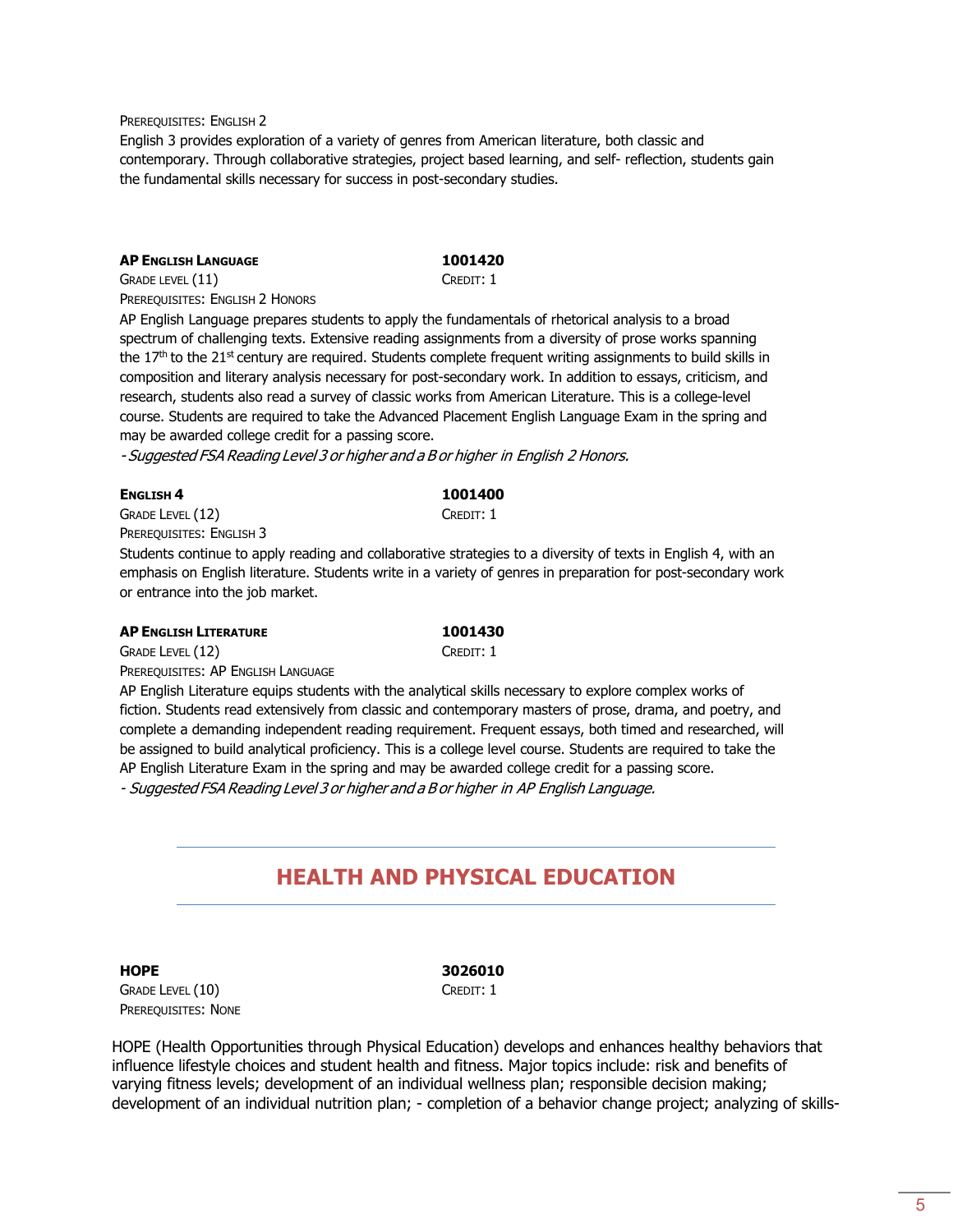related fitness; safety and injury prevention – (hydration, injury, violence, environmental issues, CPR); safety education practices; analyzing consumer information and community resources; mental and emotional health, including depression and suicide; stress management and coping skills; interpersonal communication; disease prevention and control; and tobacco, alcohol, and other drug use and abuse.

## **MATHEMATICS**

## **INTENSIVE MATHEMATICS 1200400**

GRADE LEVEL (9-12) CREDIT: 1 PREREQUISITES: NONE

Intensive Mathematics is designed to provide concentrated practice for students who need to build fundamental math proficiency. Course work emphasizes the skills tested on the FCAT.

-IntensiveMath counts as an elective credit and does not replace the required mathcourse.

- Course may be required for students scoring <sup>a</sup> Level 1 on FCAT Math.

## **ALGEBRA 1 1200310**

GRADE LEVEL (9) CREDIT: 1 PREREQUISITES: NONE

Algebra 1 provides the foundation for more advanced mathematics courses. Topics include: sets, variables, structure and properties of the real number system, first-degree equations/inequalities, relations and functions, graphs, systems of linear equations and inequalities, integral exponents, polynomials, factoring, irrational numbers, radical expressions, quadratic equations and application problems.

## **GEOMETRY 1206310**

GRADE LEVEL (9-11) CREDIT: 1 PREREQUISITES: ALGEBRA 1

The study of geometry emphasizes critical thinking involving the discovery of relationships and their proofs. Students acquire skill in applying deductive methods to mathematical situations, including logic and reasoning, Euclidean geometry, the study of lines, planes, angles, triangles, similarity, congruence, geometric inequalities, polygons and circles, and area and volume.

## **GEOMETRY HONORS 1206320**

## GRADE LEVEL (9-11) CREDIT: 1

PREREQUISITES: ALGEBRA 1

Geometry Honors provides an in-depth study of geometry with emphasis on the formal language of mathematics: structure of geometry, separation properties, angle concepts, triangles, quadrilaterals, proofs, perpendicularity and parallelism in a plane and in space, similar polygons, circles and spheres, constructions, area and volume, coordinate geometry, topology and transformational geometry.

- Suggested Algebra 1 EOC Level 3 or higher and <sup>a</sup> B or higher in Algebra 1.

**ALGEBRA 2 1200330** GRADE LEVEL (9-12) CREDIT: 1 PREREQUISITES: GEOMETRY

Algebra 2 continues the study of algebraic structure and provides a foundation for the application of these skills to other mathematical and scientific fields. Topics include: the review and extension of real number

6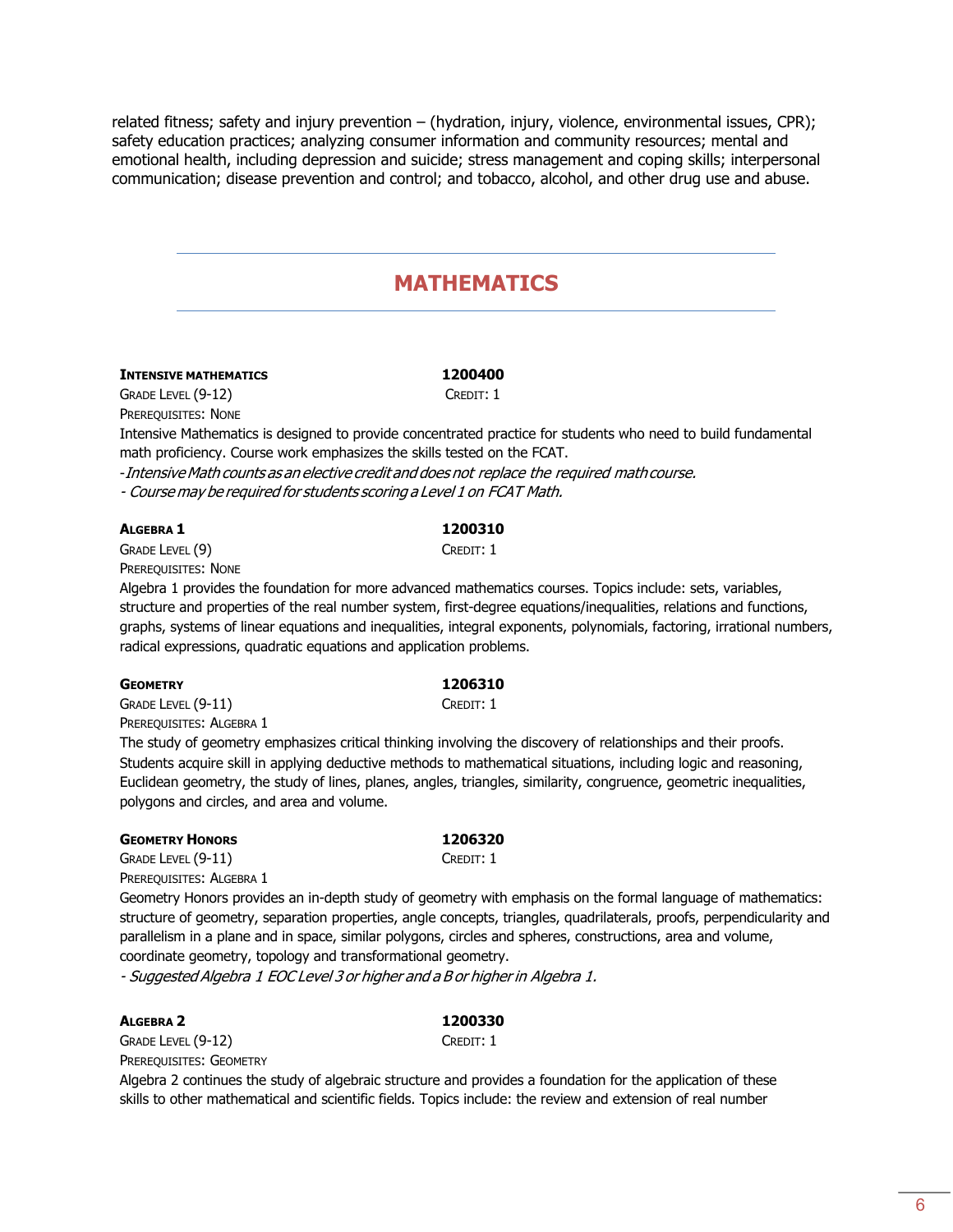system structure and properties, relations, functions and graphs, polynomials and rational expressions, quadratic equations and inequalities, polynomial functions, rational and irrational exponents, logarithms, complex numbers, and application problems. Prerequisites: Geometry

## **ALGEBRA 2 HONORS 1200340**

GRADE LEVEL (9-12) CREDIT: 1 PREREQUISITES: GEOMETRY HONORS

Algebra 2 Honors emphasizes the theory, proof, and development of formulas, as well as their practical application to a variety of settings. Topics include: algebraic structure, first-degree equations in one and two variables solved algebraically and graphically, systems of equations and inequalities, functions and relations, polynomials and rational expressions, exponents and radicals, logarithms, complex numbers, conic sections, polynomial equations, sequences and series, permutations, combinations and probability, and matrices

- Suggested Algebra 1 EOC Level 3 or higher and <sup>a</sup> B or higher in Algebra 1.

## **Math for College Algebra 1200710**

GRADE LEVEL (11-12) CREDIT: 1

PREREQUISITES: ALGEBRA 1

In Mathematics for College Algebra, instructional time will emphasize five areas: (1) developing fluency with the Laws of Exponents with numerical and algebraic expressions; (2) extending arithmetic operations with algebraic expressions to include rational and polynomial expressions; (3) solving one-variable exponential, logarithmic, radical and rational equations and interpreting the viability of solutions in real-world contexts; (4) modeling with and applying linear, quadratic, absolute value, exponential, logarithmic and piecewise functions and systems of linear equations and inequalities; (5) extending knowledge of functions to include inverse and composition.

## **PRE-CALCULUS 1202340**

GRADE LEVEL (11-12) CREDIT: 1 PREREQUISITES: ALGEBRA 2

Pre-Calculus is recommended preparation for AP Calculus. Major topics include: the study of algebraic, rational, polynomial, exponential, and logarithmic functions and equations, graphing of conic sections, plane trigonometry, complex numbers and vectors, polar coordinates, and equations.

## **AP CALCULUS AB 1202310**

GRADE LEVEL (11-12) CREDIT: 1 PREREQUISITES: PRE-CALCULUS

Advanced Placement Calculus AB is a college-level calculus course. Topics include limits, derivatives, and the study of their applications. Students are required to take the Advanced Placement Calculus AB exam in the spring and may be awarded college credit for a passing score.

## **AP CALCULUS BC 1202320**

## GRADE LEVEL (11-12) CREDIT: 1

PREREQUISITES: AP CALCULUS AB RECOMMENDATION REQUIRED FOR THIS COURSE

This course is a college-level course covering all of the first two semesters of a college calculus program. The purpose of this course is to provide an extensive study of the general theory and techniques of calculus. Students will learn to identify and apply the properties of algebraic, trigonometric, exponential, and logarithmic functions. Students are required to take the Advanced Placement Calculus BC exam in the spring and may be awarded college credit for a passing score.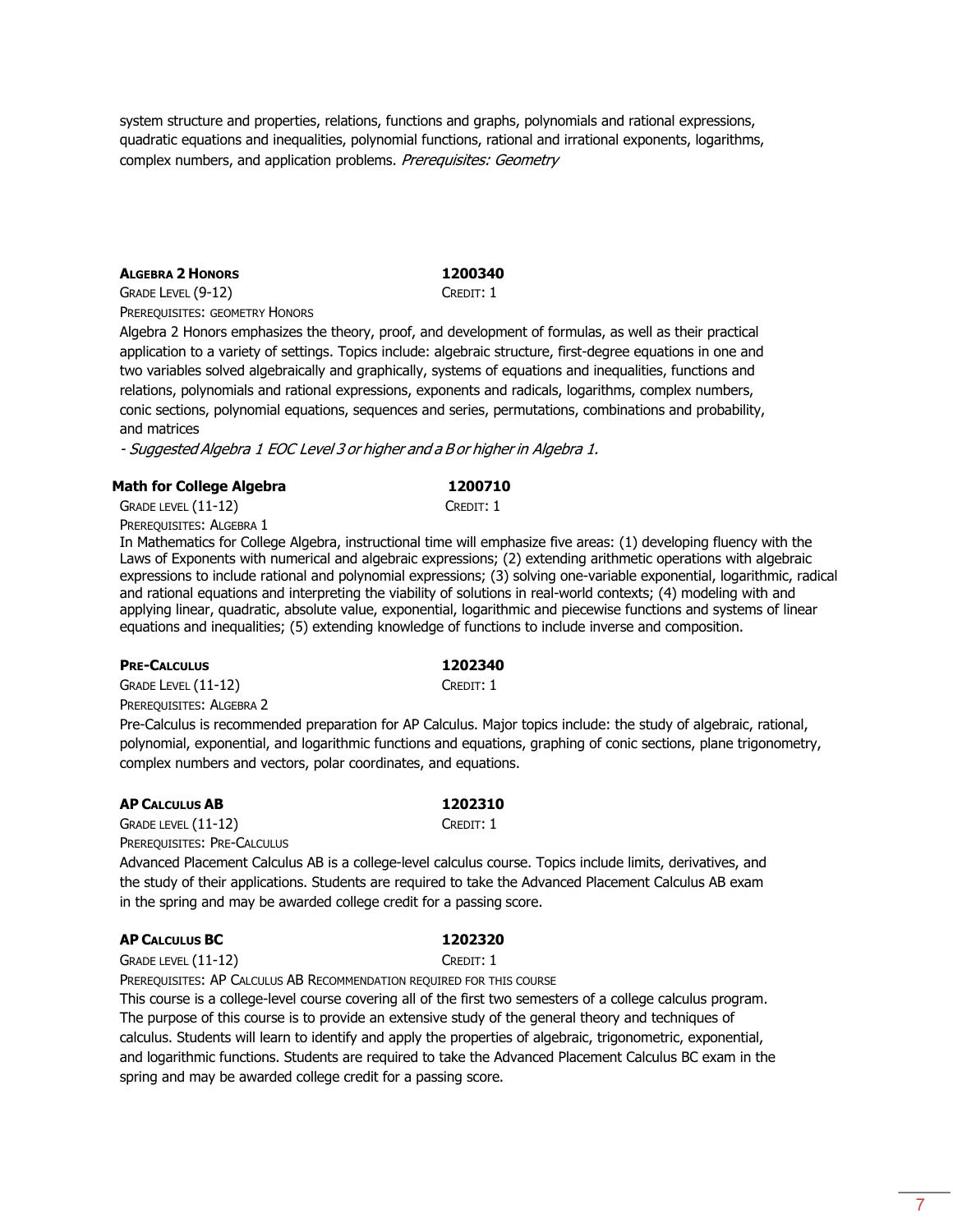## **SCIENCE**

## **MARINE SCIENCE 2002500**

 GRADE LEVEL (10–11-12) CREDIT: 1 Prerequisite: Biology

The purpose of this course is to provide students with an understanding of the coastlines and tidal zones, tropical ocean and reef inhabitants, and deep marine organisms. Economic implications of marine resources and the impact of pollution of marine environment will be included laboratory activities and safe laboratory techniques are an essential component of this course.

## **BIOLOGY 1 2000310**

GRADE LEVEL (9-10) CREDIT: 1 PREREQUISITES: NONE

Biology 1 develops an understanding of cellular biology and reproduction, basic principles of genetics, and classification & taxonomy. Additional topics include: application scientific methods, scientific measurement, laboratory safety and use of apparatus; biological changes through time; microbiology; structure and function of plants and animals; structure and function of the human body; and ecological relationships.

## **BIOLOGY 1 HONORS 2000320**

GRADE LEVEL (9-10) CREDIT: 1 PREREQUISITES: NONE

Biology 1 Honors provides extensive, in-depth exploratory experiences and laboratory and real-life applications in the biological sciences. Laboratory investigations, which include the use of scientific research, measurement, laboratory technologies, and safety procedures, are an integral part of this course. Topics of study include: matter, energy, and chemical processes of life; cellular biology; genetic principles, diversity, and biotechnology; levels of organization, classification & taxonomy; structure, function, reproduction of plants, animals, and microorganisms; behavior of organisms; interdependence of organisms, humans, environment; biological selection, adaptations, and changes through time.

## **CHEMISTRY 1 2003340**

GRADE LEVEL (10-11) CREDIT: 1 PREREQUISITES: BIOLOGY 1 & ALGEBRA 1

The primary focus of Chemistry 1 is a study of the classification and structure of matter. Major topics include: atomic theory; the periodic table of elements; chemical bonding; chemical formulas and balanced equations; chemical reactions; behavior of gases; physical changes of matter; acids, bases and salts; and energy associated with physical and chemical changes. Prerequisites: Biology I and Algebra I

## **CHEMISTRY I HONORS 2003350**

GRADE LEVEL (10-11) CREDIT: 1

PREREQUISITES: BIOLOGY 1 HONORS & ALGEBRA 1

Chemistry 1 Honors is a comprehensive course placing a strong emphasis on theory and the quantitative aspects of chemistry. Laboratory work is an integral component of the curriculum. Major topics include: atomic structure; periodic table; chemical bonding; formulas and equations; mole concept; gas laws; energy and order; reaction rates and equilibrium; solutions; acids, bases, and salts; nuclear chemistry; electrochemistry; and organic chemistry.

8

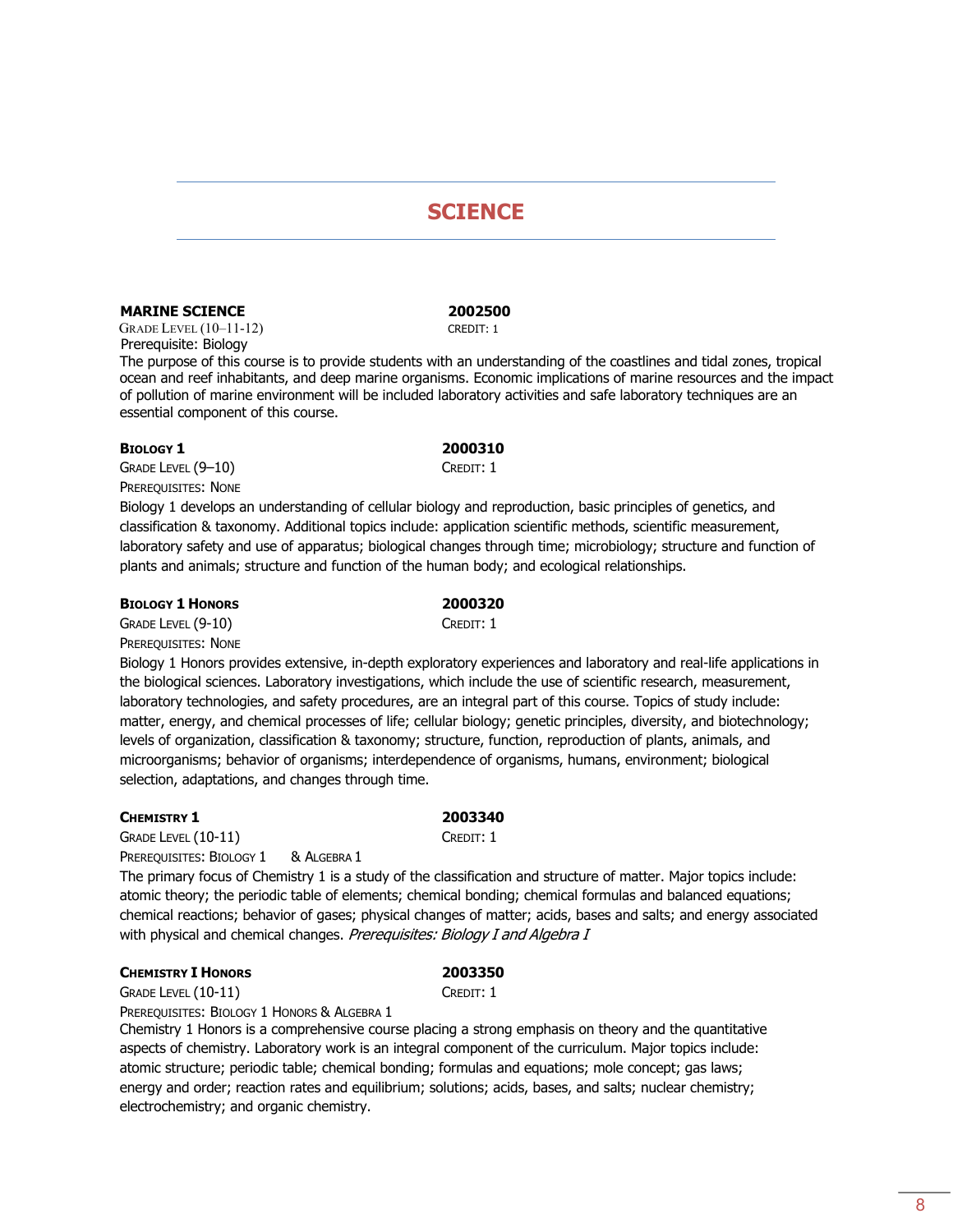- Suggested FSA Level 3 or higher and <sup>a</sup> B or higher in Algebra 1.

GRADE LEVEL (11-12) CREDIT: 1 PREREQUISITES: CHEMISTRY 1 AND GEOMETRY

Physics 1 provides opportunities to study the concepts, theories, and laws governing the interaction of matter,energy, and forces, and their applications through exploratory investigations and activities. The content includes: energy; force and motion; dynamics; wave characteristics; conservation of energy and momentum; electricity; magnetism; interactions among science, technology, and society.

- Suggestedcurrentenrollmentor completionofAlgebra2or higher.

## **PHYSICS 1 HONORS 2003390**

GRADE LEVEL (11-12) CREDIT: 1

PREREQUISITES: CHEMISTRY 1 HONORS AND GEOMETRY HONORS

Physics1 Honors provides an in-depth study of the concepts, theories, and laws governing the interaction of matter, energy, and forces, and their applications through exploratory investigations and activities. Additional topics include: kinematics; dynamics; energy; work and power; heat and thermodynamics; wave characteristic;, light; electricity; magnetism; nuclear physics; and sound. This is a math- intensive course. - Suggested FSALevel3 orhigher and current enrollment or completion of Algebra 2Honors

| <b>ANATOMY AND PHYSIOLOGY HONORS</b> | 2000360   |
|--------------------------------------|-----------|
| $G$ RADE LEVEL $(11-12)$             | Credit: 1 |

PREREQUISITES: BIOLOGY 1

Anatomy and Physiology is a challenging course which explores the relationships between structures and functions of the human body. Major topics include: Cellular processes and tissues; the skeletal, muscular, nervous, cardiovascular, respiratory, digestive, urinary and reproductive systems and special senses; laboratory investigations of selected content topics; and laboratory apparatus and safety. Laboratory experiences include vertebrate dissection as well as use of slides and models.

## **ENVIRONMENTAL SCIENCE 2001340**

GRADE LEVEL (11-12) CREDIT: 1

PREREQUISITES: BIOLOGY 1

Environmental Science is a broad interdisciplinary class which will incorporate many different sciences as well as social sciences. Students will study how humans impact the environment, both directly and indirectly, and how technology plays a role in both causing and solving environmental problems. Students will also learn how species interact with each other as well as their habitats. Labs exercises play an integral role in this understanding and being able to apply these concepts.

## **AP ENVIRONMENTAL SCIENCE 2001380**

GRADE LEVEL (11-12) CREDIT: 1

PREREQUISITES: BIOLOGY 1, CHEMISTRY 1 & ALGEBRA 2

Advanced Placement Environmental Science is a college level study of the interaction of man with the natural environment. Major topics include fundamental principles and concepts about the interdependence of earth's systems; population dynamics; distribution, ownership, and use degradation of renewable and nonrenewable resources; environmental quality; global changes and their consequences; balanced

decision making involving the natural environment and society; and choices impacting the future of the natural environment. This is a rigorous course requiring strong analytical skills.

- Suggested FSA Level 3 orhigher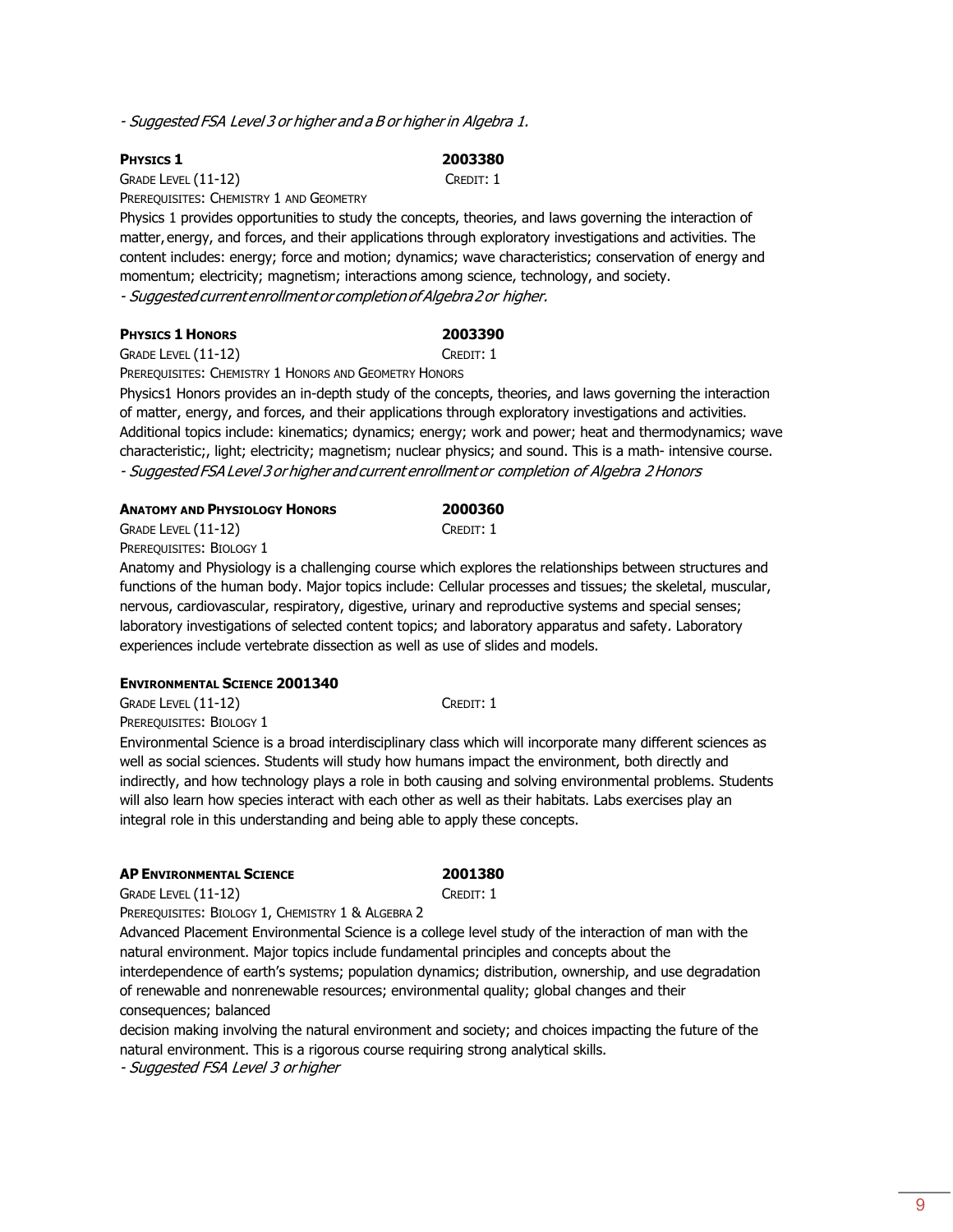## **Zoology 2000410**

Grade Level: (10-11-12) CREDIT: 1 Prerequisites: Biology 1

The course gives an introduction to zoology, with particular emphasis on the morphology and systematics of both vertebrates and invertebrates. In addition, the students should acquire basic knowledge in ethology, evolution, and human ecology (including an introduction to the biosphere and biodiversity).

## **AP BIOLOGY 2000340**

GRADE LEVEL (11-12) CREDIT: 1

PREREQUISITES: BIOLOGY 1, CHEMISTRY 1 & ALGEBRA 2

AP Biology/Biology 2 is a college level course that provides an in-depth study of cellular biology, biochemistry, and genetics. Additional topics include: ecology; taxonomy; botany; zoology; and human anatomy and physiology. Extensive lab work is required. This is a rigorous course requiring strong analytical skills.

- Suggested FCAT Level 3 orhigher

## **AP CHEMISTRY 2003370**

GRADE LEVEL (11-12) CREDIT: 1

PREREQUISITES: CHEMISTRY 1 & ALGEBRA 2

AP Chemistry/Chemistry 2 is a college level course which provides an in-depth study of the development and application of chemistry principles and concepts. Extensive lab work is required. Course topics include: atomic theory and structure; chemical bonding; molecular model theory; nuclear chemistry; states of matter; chemical reactions; equations; chemical equilibrium; reaction rates; thermodynamic processes; systematic nomenclature; and the interactions of chemistry, technology, and society. This is a rigorous course requiring strong analytical and mathematical skills.

- Suggested FSA Level 3 orhigher

## **AP PHYSICS 1 2003421**

GRADE LEVEL (11-12) CREDIT: 1

PREREQUISITES: PHYSICS 1 AND ALGEBRA 2 AP Physics 1 is an algebra-based, introductory college-level physics course. Students cultivate their understanding of physics through inquiry-based investigations as they explore these topics: kinematics, dynamics, circular motion and gravitation, energy, momentum, simple harmonic motion, torque and rotational motion, electric charge and electric force, DC circuits, and mechanical waves and sound.

-Suggested FSA Level 3 or higher

## **SOCIAL SCIENCES**

## **AP HUMAN GEOGRAPHY 2103400**

GRADE LEVEL (9) CREDIT: 1 PREREQUISITES: NONE

Advanced Placement Human Geography provides an in-depth understanding of the discipline of geography, including its tools, themes, and concepts. Students learn to interpret a variety of maps and geographic technologies, including geographic information systems (GIS) and satellite-produced imagery. Additional topics explored include: Critical analysis of geographic problems on local, national, and global scales; the diversity of global cultures, including their cultural and economic characteristics; understanding how cultural landscapes are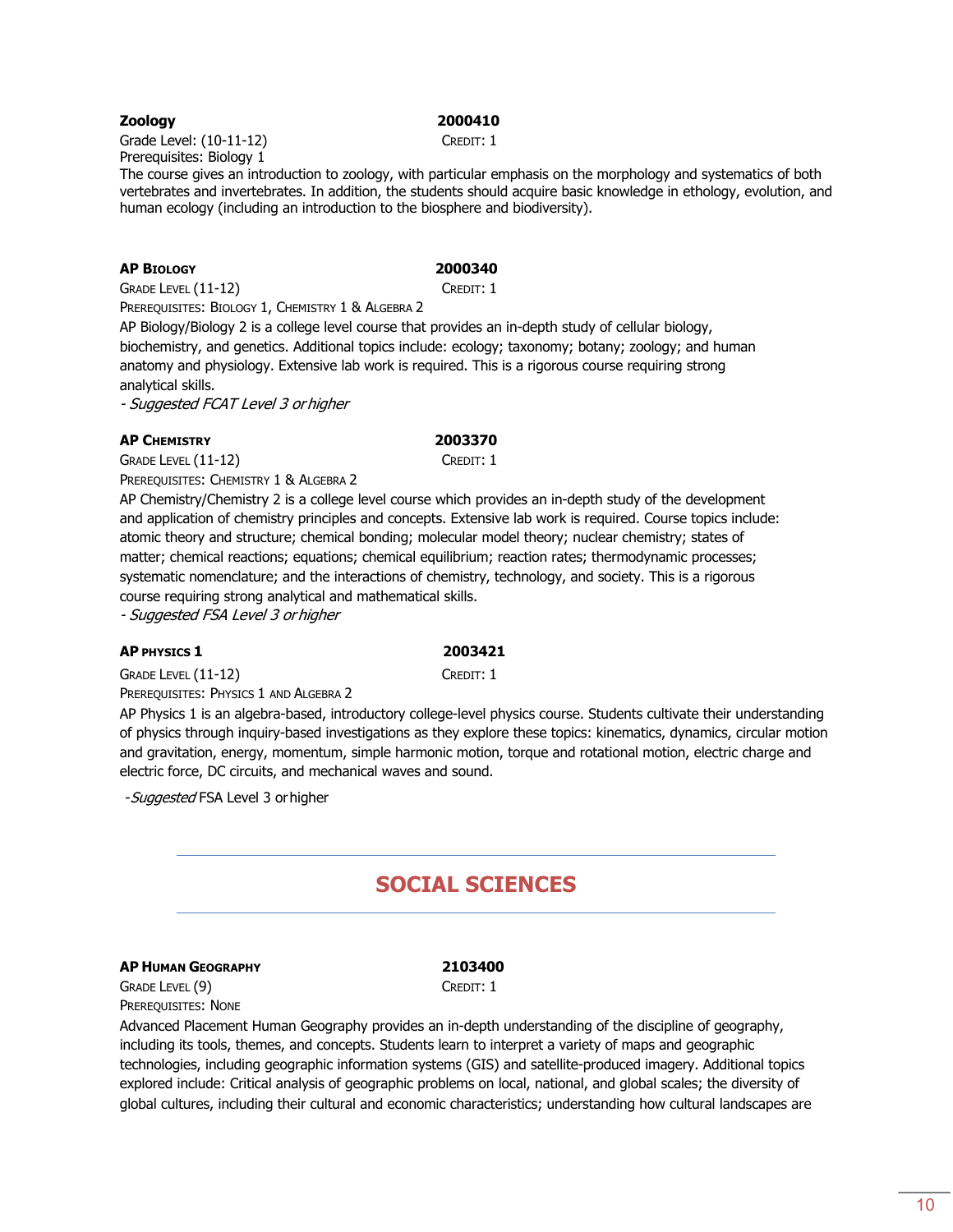created and how they change over time. This is a rigorous course requiring strong analytical and writing skills. Students are required to take the Advanced Placement Human Geography Exam in the spring and may be awarded college credit for a passing score.

- Suggested FSA Reading Level 3 or higher

## **WORLD HISTORY 2109310**

GRADE LEVEL (10) CREDIT: 1 PREREQUISITES: NONE

World History is the study of the origin and development of contrasting civilizations after the fall of the Western Roman Empire in 476. Major topics include: comparative views of history; an analysis of cultural universals; the role of religion in historical change; varieties of contrasting political theories and philosophies; the role of science and technology as a social catalyst; nationalism as a cohesive force in history; the diversity of economic thought and practices in the world; an analysis of the influence of the major figures and events concerning the historical development of our present world order. Students are required to complete a project for The National History Day contest during the first semester.

### **AP WORLD HISTORY 2109420**

GRADE LEVEL (10) CREDIT: 1 PREREQUISITES: NONE

Advanced Placement World History is a college level course which explores the evolution of global processes and contacts in interaction with different types of human societies.

Understanding is advanced through a combination of selective factual knowledge and appropriate analytical skills. The course emphasizes relevant factual knowledge deployed in conjunction with leading interpretive issues and types of historical evidence. Focused on the last thousand years of the global experience, the course builds on an understanding of cultural, institutional, and technological precedents that along with geography, set the human stage prior to 1000 CE. The explicit discussion of subsequent historical periods forms the organizing principle for dealing with change and continuity from that point to the present. Specific themes provide further organization to the course. This is a rigorous course requiring strong analytical and writing skills. Students are required to take the Advanced Placement World History Exam in the spring and may be awarded college credit for a passing score. - Suggested FSA Reading Level 3 or higher

**U.S. HISTORY 2100310**

GRADE LEVEL (11) CREDIT: 1 PREREQUISITES: NONE

American History explores the effects of geographic and historic relationships as synthesizing forces of American culture through the centuries. Additional topics include: the continuous westward expansion of American settlements; the origin of American ideals; the American colonial experience; the American Revolution and the Declaration of Independence; the formation of the Constitution and the federal system; the interpretive evolution of the Constitution over two centuries; sectional schisms in American life; theCivil War and Reconstruction;, the technological and urban transformation of the country; the evolution of American

lifestyles and ideals over the centuries; American foreign policy development; the cyclical development of the American economy; and contemporary and domestic and foreign issues.

### **AP UNITED STATES HISTORY 2100330**

GRADE LEVEL (11) CREDIT: 1 PREREQUISITES: NONE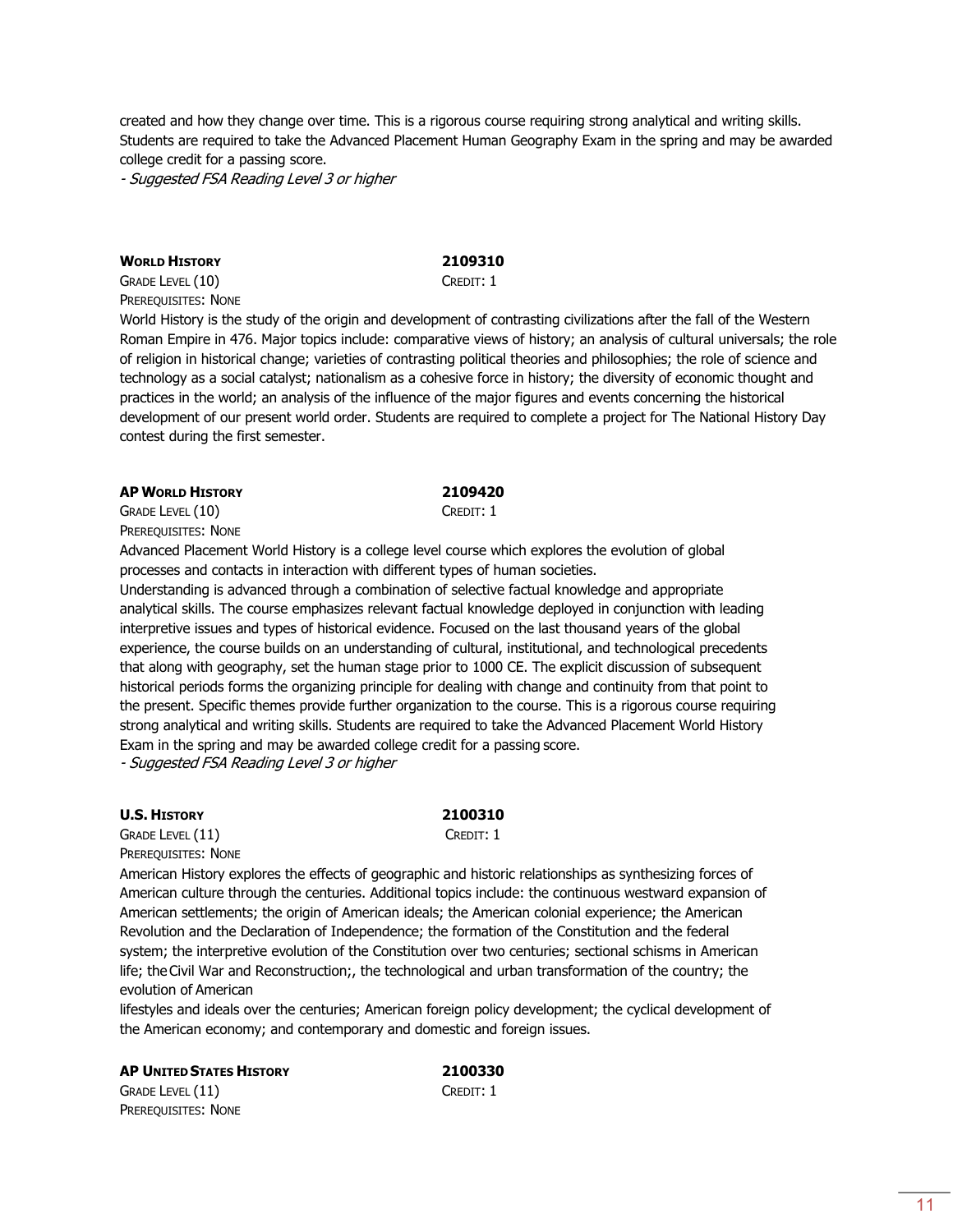Advanced Placement United States History is a college level course which develops the analytical skills and factual knowledge necessary to critically interpret seminal issues in United States history. Students learn the tools of historical analysis through assessment of source materials, including their relevance to a given interpretive problem, their reliability, and their significance. Students also learn to weigh evidence and interpretations presented in historical scholarship. AP U.S. History strikes a balance between teaching factual knowledge and developing the skills of critical analysis necessary for academic discourse. This is a rigorous course requiring strong critical reasoning and writing skills. Students are required to take the Advanced Placement United States History Exam in the spring and may be awarded college credit for a passing score. - Suggested FSA Reading Level 3 or higher

## **U.S. GOVERNMENT 2106310**

GRADE LEVEL (12) CREDIT: .5

PREREQUISITES: NONE

The primary focus of American Government is the analysis of the documents which shape American political traditions (the *Declaration of Independence*, the *Constitution*, and The Bill of Rights). The course will also explore: comparison of the three branches of government at the local, state & national levels; understanding of the evolving role of political parties & interest groups in determining government policy; the evolution & interpretation of the rights & responsibilities of citizens in a democratic state; the importance of civic participation in the democratic political process; and a discussion of Florida politics, governmental structure, & Constitution. - Paired with Economics or AP Macroeconomics

| <b>AP U.S. GOVERNMENT &amp; POLITICS</b> | 2106420       |
|------------------------------------------|---------------|
| Grade Level (12)                         | $C$ REDIT: .5 |

PREREQUISITES: NONE

Advanced Placement U.S. Government and Politics is a college level course that involves both the studies of general concepts used to interpret American politics and the analysis of specific case studies. It requires familiarity with the various institutions, groups, beliefs and ideas that make up the American political reality. The major areas of study are: constitutional underpinnings of American government; political beliefs and behaviors; political parties and interest groups; institutions and policy process of national government; civil rights and civil liberties. This is a rigorous course requiring strong analytical and writing skills. Students are required to take the Advanced Placement U.S. Government and Politics Exam in the spring and may be awarded college credit for a passing score.

- Paired with Economics or AP Macroeconomics

- Suggested FSA Level 3 orhigher

## **ECONOMICS 2102310**

GRADE LEVEL (12) CREDIT: .5 PREREQUISITES: NONE

Economics explores the use of economic reasoning and principles to reach decisions in the market place. Major topics include: the role and impact of economic wants; productive resource; scarcity and choices; opportunity costs and trade- offs; economic incentives; specialization; absolute and comparative advantage; division of labor; interdependence; market function; savings and investment; the role of the citizen as producer, consumer and decision-maker; credit and consumerism; the role and function of government policy; the roles of money, financial institutions and labor; distinctions between micro and macroeconomic problems; and the similarities and differences of other economic systems.

- PairedwithU.S.GovernmentorAPU.S.Government& Politics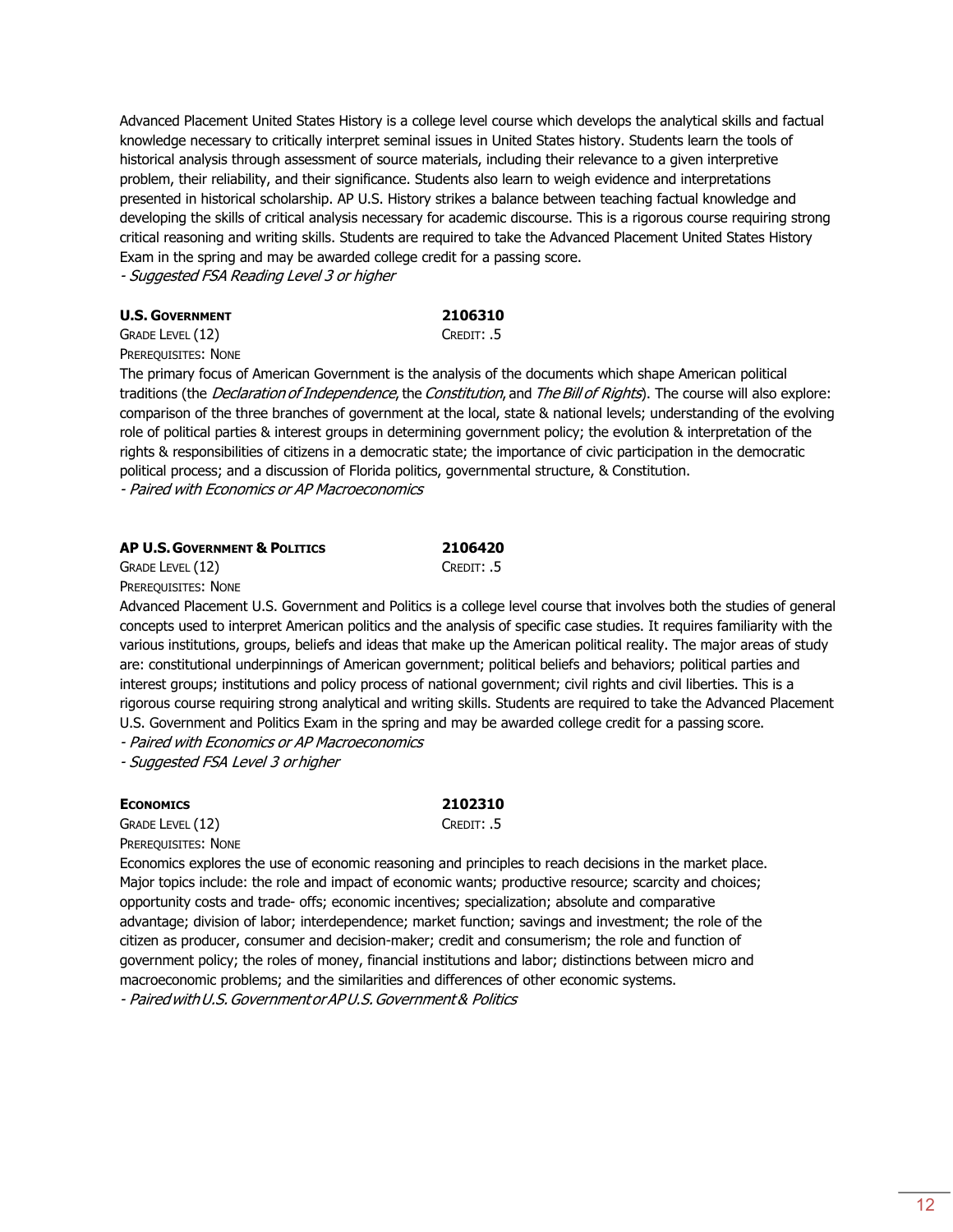## **AP MACROECONOMICS 2102370**

## GRADE LEVEL (12) CREDIT: .5

PREREQUISITES: NONE

Advanced Placement Macroeconomics is a college level course which provides a foundation in the fundamental concepts of the American mixed economic system. Major topics include: Analysis of the various aspects of the gross national product and its value as an economic barometer; an examination of aggregate supply in relation to productive capacity and consumption; the components of aggregate demand; issues related to unemployment; inflation and deflation; the role of the Federal Reserve System; the roles of the President and

Congress in establishing the nation's fiscal policy; international trade; application of the basic methodology associated with the study of macroeconomics. This is a rigorous course requiring strong analytical, graphing, and writing skills. Students are required to take the Advanced Placement Macroeconomics Exam

in the spring and may be awarded college credit for a passing score.

- PairedwithAmericanGovernmentorAPU.S.Government& Politics

- Suggested FSA Level 3 orhigher

### **PSYCHOLOGY 2107300**

GRADE LEVEL (10-12) CREDIT: .5 PREREQUISITES: NONE

Through the study of psychology, students acquire an understanding of and an appreciation for human behavior, behavioral interaction, and the progressive development of individuals. Topics include: major theories and orientations of psychology; methodology; memory and cognition; mental health; human growth and development; personality; abnormal behavior; psychological therapies; and stress/coping strategies.

## **AP PSYCHOLOGY 2107350**

GRADE LEVEL (11-12) CREDIT: 1 PREREQUISITES: NONE

Through the study of psychology, students acquire an understanding of human behavior, behavior; how we think, act, and feel. Major topics include: history, theoretical approaches, and research methods; the history of psychology as a science; the relationship between biology and behavior; different states of consciousness; differences between learned and unlearned behavior; the storage, recovery and use of sensory input; the forces that influence the strength and direction of behavior; the physical, cognitive, social, and moral dimensions of development; major theories of personality; definition, categories and diagnosis of abnormal personalities; therapeutic approaches to the treatment of mental disorders; impact of social factors on behavior. This is a rigorous course requiring strong reading, analytical and writing skills. Students are required to take the Advanced Placement Psychology Exam in the spring and may be awarded college credit for a passing score.

### **AP MICROECONOMICS 2102360**

GRADE LEVEL (12) CREDIT: .5 PREREQUISITES: NONE

Advanced Placement Microeconomics is a college level course providing a thorough understanding of the principles of economics that apply to the functions of individual decision makers, both consumers and producers, within the larger economic system. Major topics include: analysis of the circular flow of resources, goods, services and money in markets; product and factor markets; supply and demand; evaluation and analysis of market structures; functional and personal distribution of income; market failure and public policy response; the impact of the role of government in the American economy from historical and contemporary perspectives; international trade; application of the basic methodology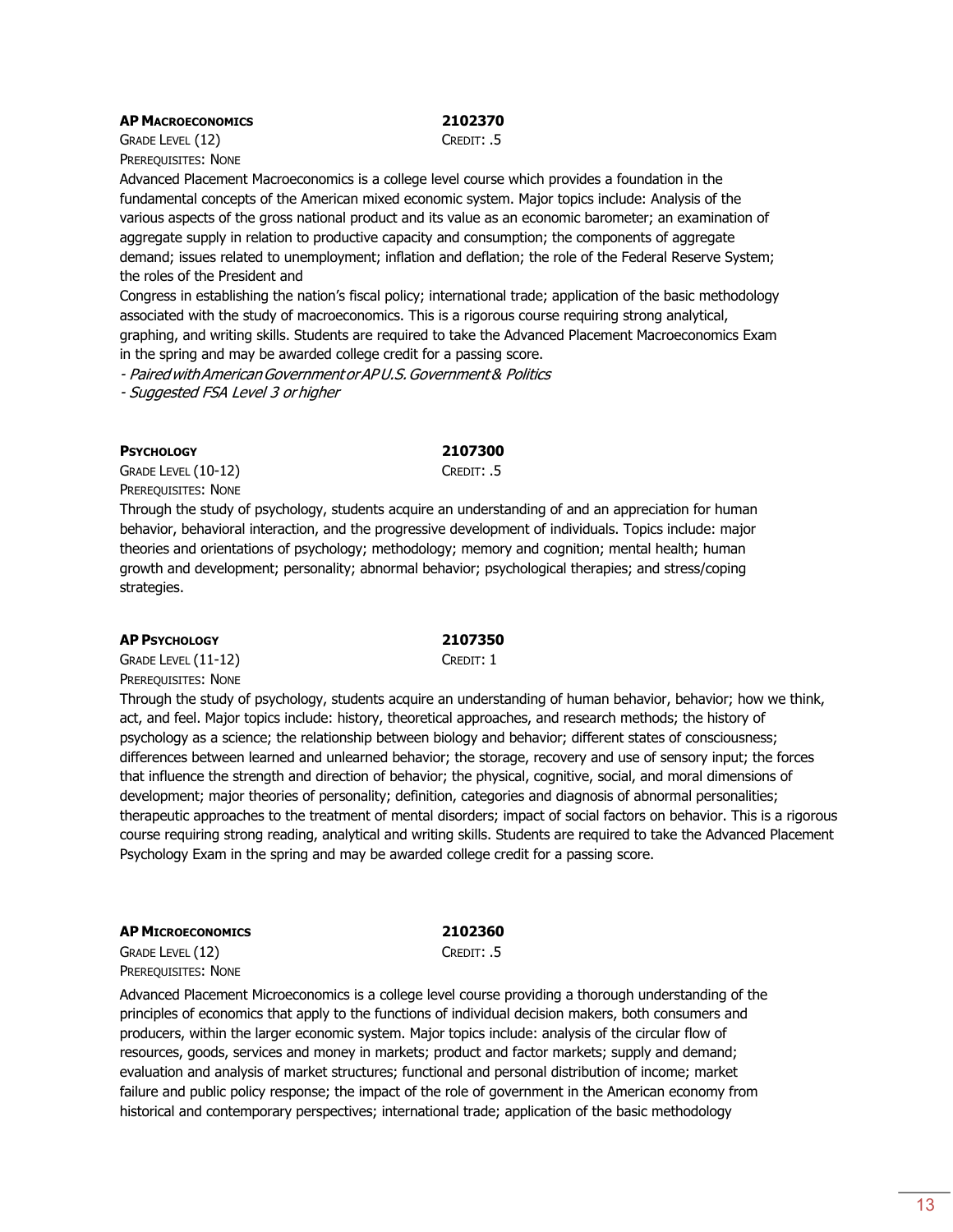associated with the study of microeconomics.

This is a rigorous course requiring strong analytical, graphing, and writing skills. Students are required to take the Advanced Placement Microeconomics Exam in the spring and may be awarded college credit for a passing score.

- Suggested FSA Level 3 orhigher

| <b>Holocaust</b>    | 2109430   |
|---------------------|-----------|
| GRADE LEVEL (11-12) | CREDIT:.5 |
| PREREQUISITES: NONE |           |

The grade 9-12 Holocaust course consists of the following content area strands: American History, World History, Geography, Humanities, Civics and Government. The primary content emphasis for this course pertains to the examination of the events of the Holocaust (1933-1945), the systematic, planned annihilation of European Jews and other groups by Nazi Germany. Content will include, but is not limited to, the examination of twentieth century pogroms and of twentieth century and twenty-first century genocides, investigation of human behavior during this period, and an understanding of the ramifications of prejudice, racism, and stereotyping.

| African American History | 2100335   |
|--------------------------|-----------|
| GRADE LEVEL (11-12)      | CREDIT:.5 |
| PREREQUISITES: NONE      |           |

The grade 9-12 African-American History course consists of the following content area strands: World History, American History, Geography, Humanities, Civics and Government. The primary content emphasis for this course pertains to the study of the chronological development of African Americans by examining the political, economic, social, religious, military and cultural events that affected the cultural group. Content will include, but is not limited to, West African heritage, the Middle Passage and Triangular Trade, the African Diaspora, significant turning points and trends in the development of African American culture and institutions, enslavement and emancipation, the Abolition, Black Nationalist, and Civil Rights movements, major historical figures and events in African-American history, and contemporary African-American affairs.

## **ARTS**

### **2-D ART STUDIO 0101300**

GRADE LEVEL (9-12) CREDIT: 1 PREREQUISITES: NONE

2D Art Comprehensive is for the beginning art student, providing an introduction to two-dimensional art elements and principles through basic drawing, design and composition.

Design principles and art historical examples will be used to help the student develop an understanding of basic color theory, perspective, and observational skills.

## **AP ART HISTORY 0100300**

GRADE LEVEL (11-12) CREDIT: 1 PREREQUISITES: NONE

Advanced Placement Art History introduces students to the appreciation of works of art, the critical examination of works of art, and to major forms of expression in western art from 1400 to the present.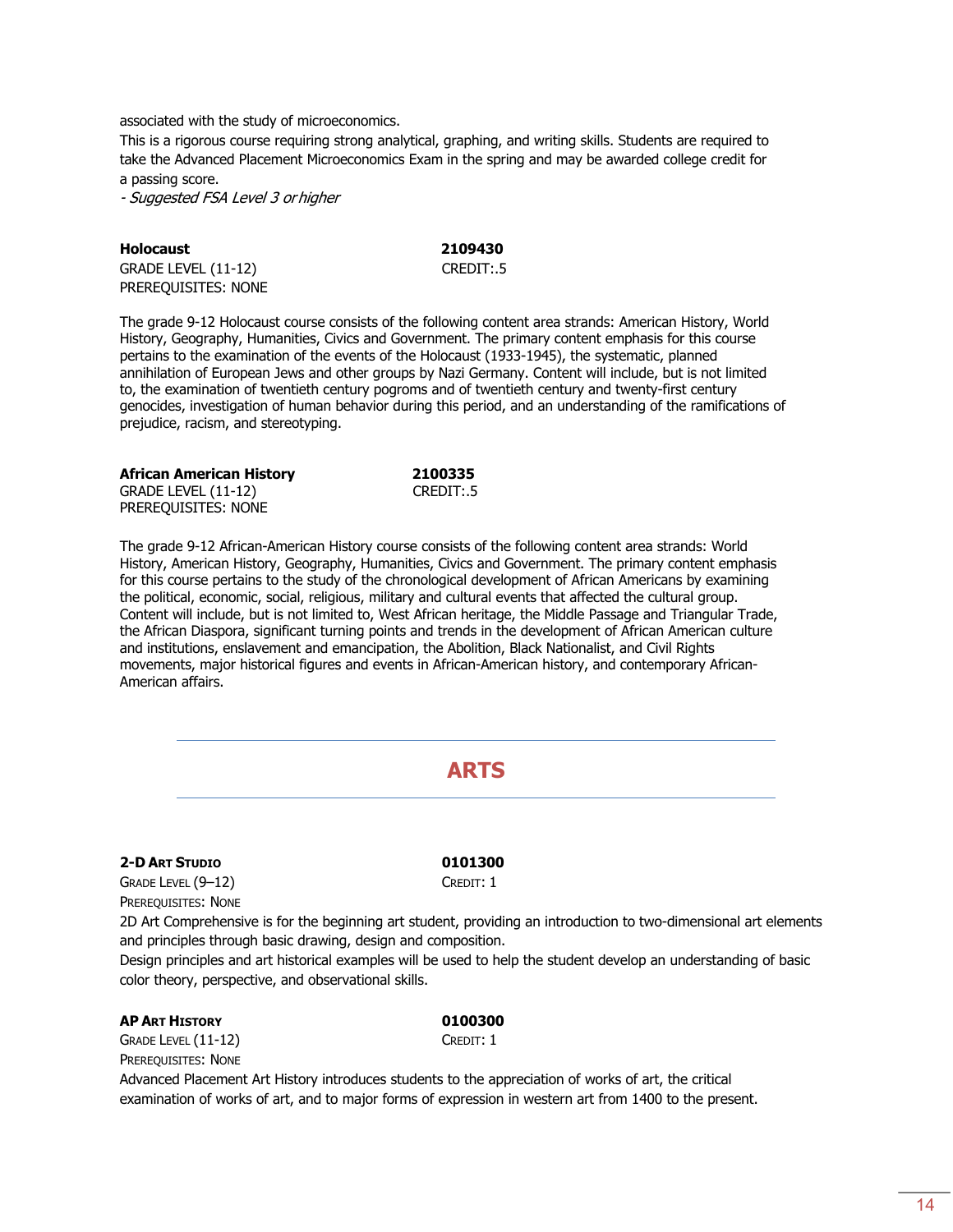This is a college-level course. Students are required to take the Advanced Placement Art History Exam in the spring and may be awarded college credit for a passing score.

**3-D ART STUDIO 0101330** GRADE LEVEL (9-12) CREDIT: 1 PREREQUISITES: NONE

3D Art Design is a studio project orientated class exploring different media areas of 3-Dimentional and Graphic design. The emphasis of this course is to expose students to 3D art mediums and to build their creative skills through the elements and principles of design.

## **WORLD LANGUAGES**

## **Turkish 1 0716300**

GRADE LEVEL (9-12) CREDIT: 1 PREREQUISITES: NONE

Turkish 1 introduces students to the target language and its culture. The student will develop communicative skills in all 3 modes of communication and cross-cultural understanding. Emphasis is placed on proficient communication in the language. An introduction to reading and writing is also included as well as culture, connections, comparisons, and communities.

### **Turkish 2 0716310**

GRADE LEVEL (10-12) CREDIT: 1

PREREQUISITES: Turkish 1

Turkish 2 reinforces the fundamental skills acquired by the students in Turkish 1. The course develops increased listening, speaking, reading, and writing skills as well as cultural awareness. Specific content to be covered is a continuation of listening and oral skills acquired in Turkish 1. Reading and writing receive more emphasis, while oral communication remains the primary objective. The cultural survey of the target language-speaking people is continued.

### **Turkish 3 Honors 0716320**

GRADE LEVEL (11-12) CREDIT: 1

PREREQUISITES: TURKISH 2

Turkish 3 provides mastery and expansion of skills acquired by the students in Turkish 2. Specific content includes, but is not limited to, expansions of vocabulary and conversational skills through discussions of selected readings. Contemporary vocabulary stresses activities which are important to the everyday life of the target language-speaking people.

### **Turkish 4 Honors 0716330**

GRADE LEVEL (12) CREDIT: 1

PREREQUISITES: TURSKISH [3]

Turkish 4 expands the skills acquired by the students in Turkish 3. Specific content includes, but is not limited to, more advanced language structures and idiomatic expressions, with emphasis on conversational skills. There is additional growth in vocabulary for practical purposes, including writing. Reading selections are varied and taken from the target language newspapers, magazines, and literary works.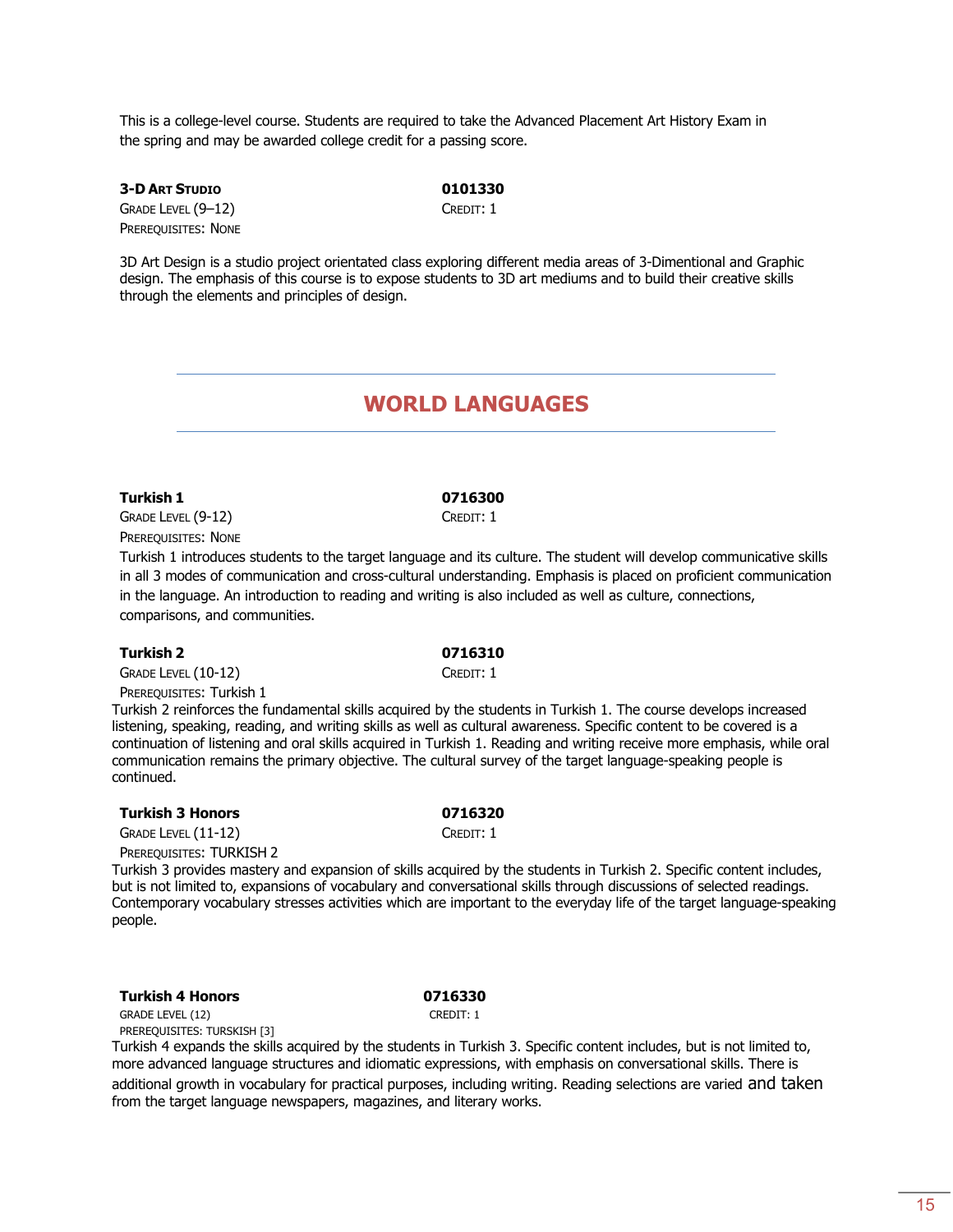## **SPANISH 1 0708340**

GRADE LEVEL (9-12) CREDIT: 1 PREREQUISITES: NONE

Spanish 1 enables students to begin to acquire proficiency in Spanish through a linguistic, communicative, and cultural approach to language learning. Emphasis is placed on the development of listening, speaking, reading, and writing skills and on acquisition of the fundamentals of applied grammar. Crosscultural understanding is fostered, and real-life applications are emphasized throughout the course.

## **SPANISH 2 0708350**

GRADE LEVEL (10-12) CREDIT: 1 PREREQUISITES: SPANISH 1

Spanish 2 expands listening and oral skills previously acquired in the study of Spanish 1. The primary objective of the course is effective oral communication with additional emphasis on reading and writing, and connections between the Spanish language and culture and other disciplines.

## **SPANISH 3 0708360**

GRADE LEVEL (11-12) CREDIT: 1 PREREQUISITES: SPANISH 2

Spanish 3 enables students to enhance proficiency in Spanish through a linguistic, communicative, and cultural approach to language learning. There is continued emphasis on the development of listening, speaking, reading, and writing skills. Experiences with Spanish literature are broadened, cross- cultural understanding is fostered, and real-life applications are emphasized throughout the course. Students are encouraged to develop proficiency in the conversational expression of feelings, ideas, and opinions in Spanish, social interaction patterns within Spanish-speaking culture(s), and connections between the Spanish language and other disciplines.

## **SPANISH 4 0708370**

GRADE LEVEL (11-12) CREDIT: 1 PREREQUISITES: SPANISH 3

This course continues to build on the fundamentals of the language, to enhance the proficiency and to expand the study of the Hispanic culture, using Spanish as the language of instruction. Emphasis in on oral communication with grammar, vocabulary and Hispanic culture presented using interactive activities.

## **AP SPANISH LANGUAGE 0708400**

GRADE LEVEL (11-12) CREDIT: 1 PREREQUISITES: SPANISH 4

Advanced Placement Spanish Language develops oral and written fluency in Spanish. Major areas of study include: the comprehension of formal and informal spoken Spanish; proficiency in contemporary Spanish vocabulary and syntax allowing for the accurate reading of newspaper and magazine articles, as well as of modern Spanish and Hispanic-American literature; composition of expository passages; and the expression of ideas orally with accuracy and fluency. This is a college-level course. Students are required to take the Advanced Placement Spanish Language Exam in the spring and may be awarded college credit for a passing score.

## **OTHER ELECTIVES**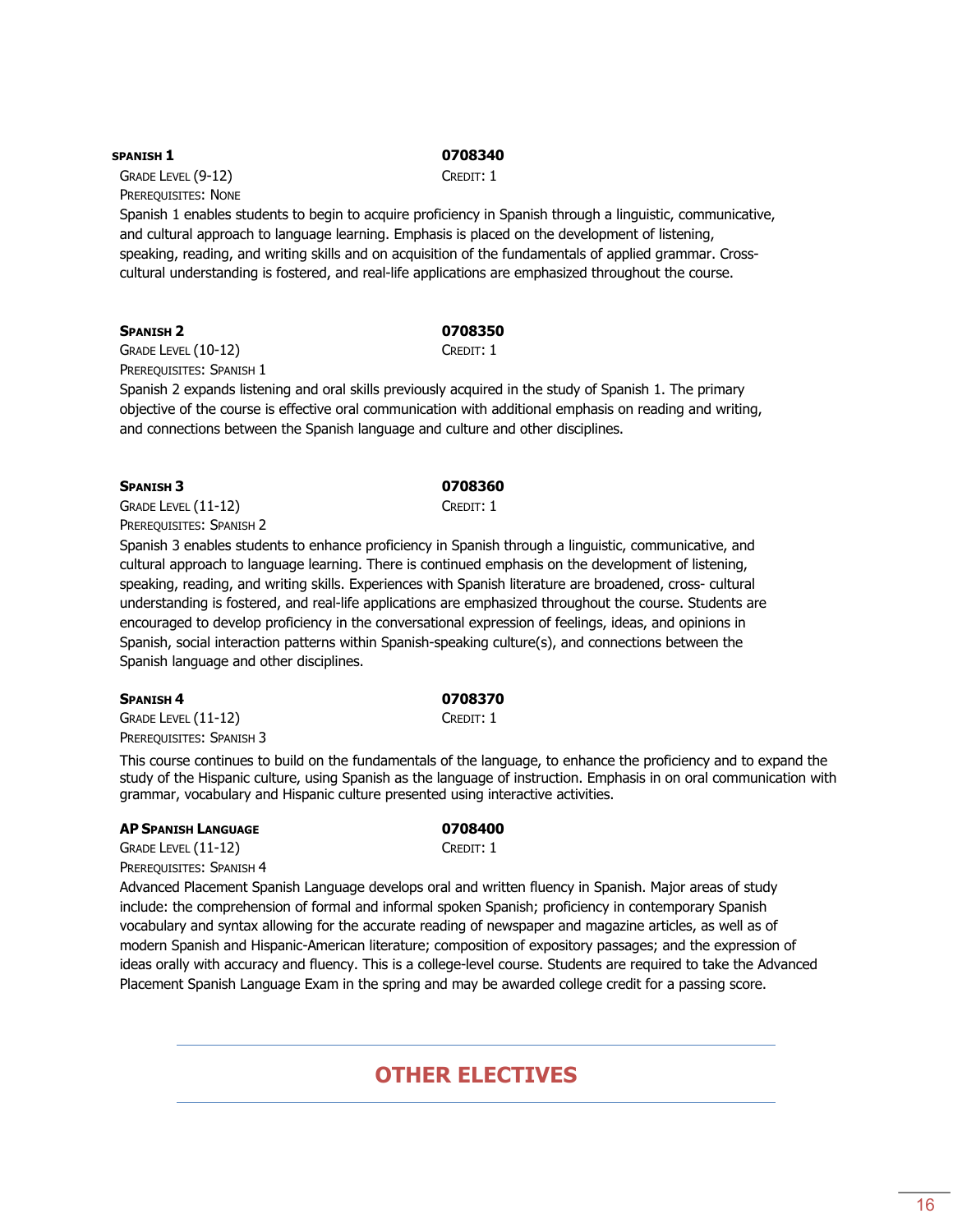## **AP Capstone Research 1700510**

GRADE LEVEL (11-12) CREDIT: 1 PREREQUISITES: AP Seminar

AP Research, the second course in the AP Capstone experience, allows students to deeply explore an academic topic, problem, issue, or idea of individual interest. Students design, plan, and implement a yearlong investigation to address a research question. Through this inquiry, they further the skills they acquired in the AP Seminar course by learning research methodology, employing ethical research practices, and accessing, analyzing, and synthesizing information. Students reflect on their skill development, document their processes, and curate the artifacts of their scholarly work through a process and reflection portfolio. The course culminates in an academic paper of 4,000– 5,000 words (accompanied by a performance, exhibit, or product where applicable) and a presentation with an oral defense.

**AP Capstone Seminar 1700500** GRADE LEVEL (10-11) CREDIT: 1 PREREQUISITES: None

AP Seminar is a foundational course that engages students in cross-curricular conversations that explore the complexities of academic and real-world topics and issues by analyzing divergent perspectives. Using an inquiry framework, students practice reading and analyzing articles, research studies, and foundational, literary, and philosophical texts; listening to and viewing speeches, broadcasts, and personal accounts; and experiencing artistic works and performances. Students learn to synthesize information from multiple sources, develop their own perspectives in written essays, and design and deliver oral and visual presentations, both individually and as part of a team. Ultimately, the course aims to equip students with the power to analyze and evaluate information with accuracy and precision in order to craft and communicate evidence-based arguments.

- Suggested FSA 3 level or higher

part of this course.

| <b>Critical Thinking and Skills</b> | 1700370                                                                                                                 |
|-------------------------------------|-------------------------------------------------------------------------------------------------------------------------|
| GRADE LEVEL (9-12)                  | $C$ REDIT: $.5$                                                                                                         |
| PREREOUISITES: NONE                 |                                                                                                                         |
|                                     | This course is designed to develop skills related to critical thinking, learning and problem solving, enabling students |
|                                     | to enhance their performance in both academic and non-academic areas. Strategies for acquiring, storing and             |
|                                     | retrieving information, time management and organizational skills, critical thinking operations and processes,          |
|                                     | strategies for oral and written communication, and problem solving skills including test taking skills are an integral  |

| <b>Digital Information Technology</b> | 8207310   |
|---------------------------------------|-----------|
| GRADE LEVEL (9-12)                    | CREDIT: 1 |
| PREREQUISITES: NONE                   |           |

This course is designed to provide a basic overview of current business and information systems and trends, and to introduce students to fundamental skills required for today's business and academic environments. Emphasis is placed on developing fundamental computer skills. The intention of this course is to prepare students to be successful both personally and professionally in an information based society. Digital Information Technology includes the exploration and use of: databases, the internet, spreadsheets, presentation applications, management of personal information and email, word processing and document manipulation, HTML, web page design, and the integration of these programs using software that meets industry standards. After successful completion of this core course, students will have met Occupational Completion Point A, Information Technology Assistant - SOC Code 15- 1151.

**Fitness Lifestyle Design 1501310** GREDIT: .5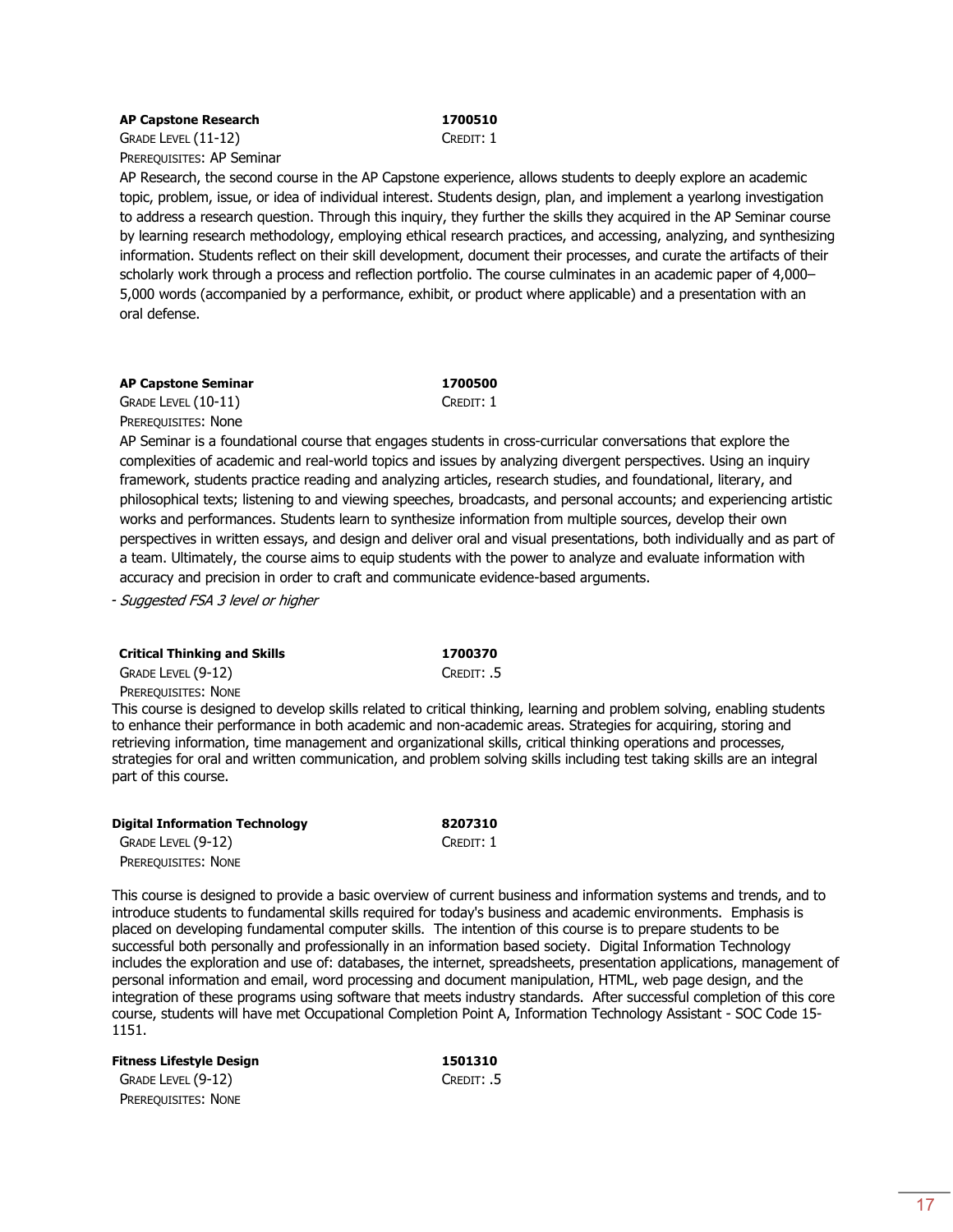The purpose of the Fitness Lifestyle Design Course is to enable students to extend their knowledge of fitness concepts; design, implement, and evaluate a personal fitness program; and develop an individualized level of healthrelated fitness.

**Foundation of Web Design 9001110** GRADE LEVEL (9-12) CREDIT: 1 PREREQUISITES: NONE

This course is designed to provide students with the fundamentals of website creation practices by developing basic skills in HTML5 (Hypertext Markup Language) and CSS (Cascading Style Sheets) coding. ... In addition to learning HTML and CSS, students will learn WordPress.

## **DUAL ENROLLMENT**

## **STRATEGIES FOR SUCCESS IN COLLEGE, CAREER AND LIFE (SLS 1103)**

GRADE LEVEL (11-12) HS CREDIT: .5 (3 College hours) PREREQUISITES: MUST MEET QUALIFICATION FOR DUAL ENROLLMENT WHICH REQUIRES A STUDENT GPA OF 3.0 Strategies for Success in College, Career and Life (SLS1103 is a dual-enrollment class (a joint partnership with Florida State College of Jacksonville – FSCJ) that is designed to assist students in the transition to college. In addition to gaining greater proficiency in specific study strategies, such as test- taking, notetaking, and time management, students will gain a better understanding of the experiential challenges that await them in college. Specifically, students will gain familiarity with non-academic strategies important to life in college, such as interpersonal skills in a new environment, non-academic campus and community resources, campus technology resources, and how to maintain good health and well-being while attending college. Students will also begin work on their college application portfolio, which includes research on potential colleges and majors as well as their college entrance essays.

## **ENGLISH COMPOSTION I (FSCJ -ENC 1101)**

GRADE LEVEL (11-12) HS CREDIT: 1 English credit (3 College hours) PREREQUISITES: MUST MEET QUALIFICATION FOR DUAL ENROLLMENT WHICH REQUIRES A STUDENT GPA OF 3.0 This course embodies the fundamentals of effective expression with emphasis on the various forms of expository writing, logical and imaginative thinking, and reading for understanding. The course provides instruction in sentence structure, diction, organization of short essays, correct usage of standard American English documentation skills, and writing with sources. This course includes reading and writing competencies.

## **ENGLISH COMPOSTION II (FSCJ -ENC 1102)**

GRADE LEVEL (11-12) HS CREDIT: 1 English credit (3 College hours) PREREQUISITES: ENC 1101 with a grade of "C" or better

This course focuses on understanding and writing about texts. The student will develop a proficiency in evaluating written, visual and filmic texts and in writing analytically about these texts. This course provides a solid introduction to research writing as well as writing skills. This course includes reading and writing competencies.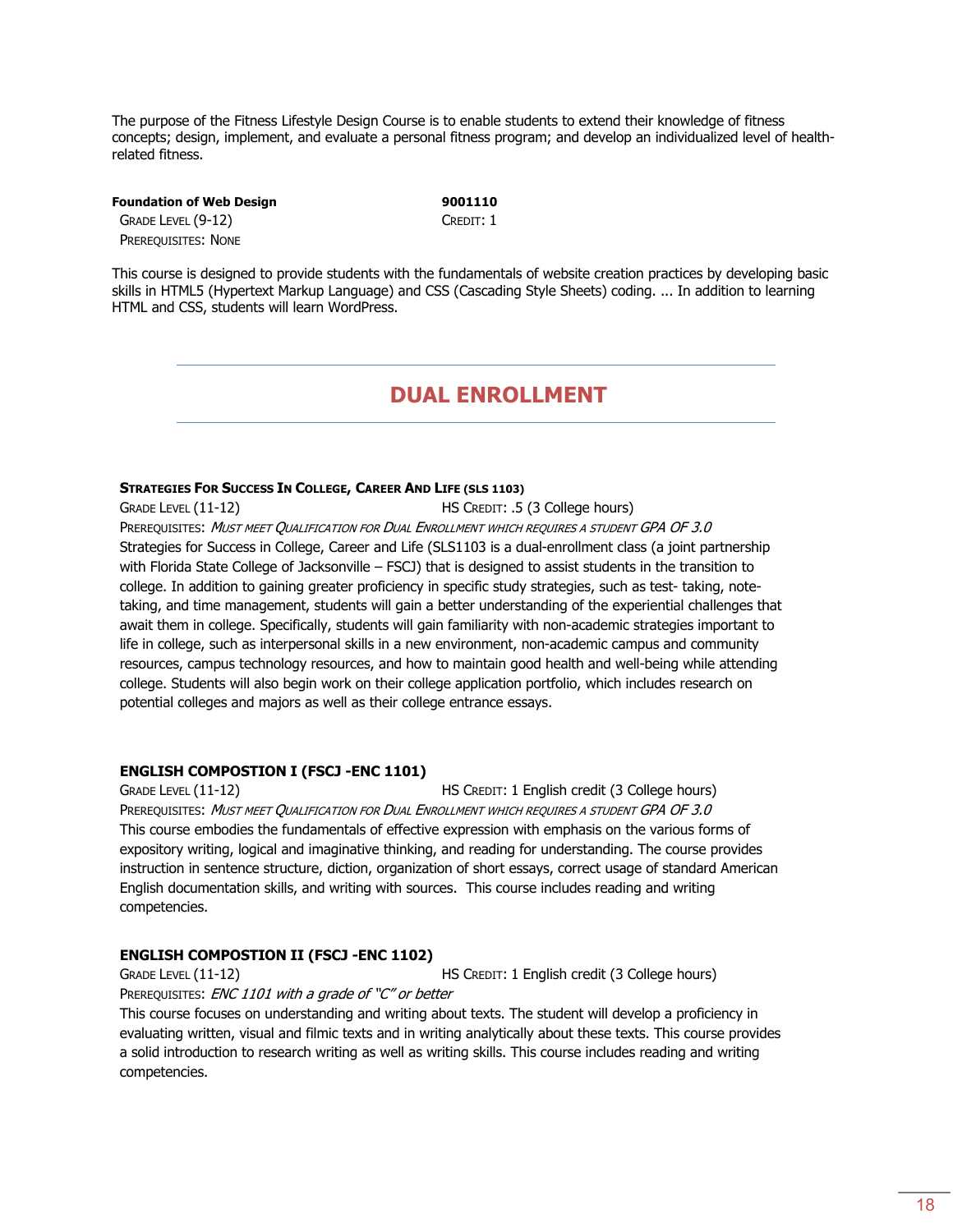## **LITERATURE IN THE HUMANITIES (FSCJ -LIT 2000)**

GRADE LEVEL (11-12) HS CREDIT: 1 English credit (3 College hours)

PREREQUISITES: ENC 1101 with a grade of "C" or better

Literature in the Humanities is an introduction to the study of the characteristics, conventions, and sociohistorical contexts of the major literary forms, including the analysis and interpretation of literary elements and devices, and the application of literary theory and criticism. This course is designed to encourage a deep appreciation of literature, hone critical thinking skills, and to illustrate the importance of literature as an expression of the human cultural experience.

## **INTERMEDIATE ALGEBRA (FSCJ -MAT 1033)**

GRADE LEVEL (11-12) HS CREDIT: .5 Math credit (4 College hours) PREREQUISITES: MUST MEET QUALIFICATION FOR DUAL ENROLLMENT WHICH REQUIRES A STUDENT GPA OF 3.0 The major topics include sets and real numbers, linear equations and inequalities with applications, polynomials and factoring, algebraic fractions, exponents, roots and radicals, quadratic equations, relations and functions, graphs and systems of linear equations with applications.

## **COLLEGE ALGEBRA (FSCJ -MAC 1105)**

GRADE LEVEL (11-12) HS CREDIT: 1 Math credit (3 College hours) PREREQUISITES: MAT 1033 with a grade of "C" or better, or satisfactory score on the placement test. The major topics included in this course are linear equations and inequalities; quadratic equations and inequalities; relations and functions; graphs; systems of equations and inequalities; exponential and logarithmic functions; and applications. A review of algebraic techniques is also included in this course as well as a review of polynomials, factoring, exponents, roots and radicals.

## **PRECALCULUS ALGEBRA (FSCJ -MAC 1140)**

GRADE LEVEL (11-12) HS CREDIT: 1 Math credit (4 College hours) PREREQUISITES: MAC 1105 with a grade of "C" or better, or satisfactory score on the placement test. The major topics included in this course are linear equations and inequalities, quadratic equations and inequalities, relations, functions and graphs, exponential and logarithmic functions, systems of equations and inequalities, higher degree polynomial equations, matrices and determinants, applications, sequences, series and the binomial theorem, and mathematical proof. A review of algebraic techniques and operations as well as a review of exponents, radicals, complex numbers and absolute value is also included in this course.

## **INTRO TO EDUCATION TECHNOLOGY (UNF -EME 2040)**

GRADE LEVEL (12) HS CREDIT: 1 Elective credit (3 College hours) PREREQUISITES: MUST MEET QUALIFICATION FOR DUAL ENROLLMENT WHICH REQUIRES A STUDENT GPA OF 3.0 Students will learn the application of instructional design principles for the use of technology to enhance the quality of teaching and learning in the classroom. The course includes hands-on experience with educational media, emerging technologies, and hardware, software, and peripherals for the personal computer as well as data-driven decision-making processes. Students also learn the identification of appropriate software for classroom applications, classroom procedures for integrating technologies with emphasis on legal and ethical use, and effective instructional strategies for teachers and students in regard to research, analysis, and demonstration of technology. Students will be provided an overview of the Florida Educator Accomplished Practices, Sunshine State Standards, the Professional Educator Competencies, and the National Educational Technology Standards.

## **INTRO TO LEADERSHIP (UNF -LDR 3003)**

GRADE LEVEL (12) HS CREDIT: 1 Elective credit (3 College hours) PREREQUISITES: MUST MEET QUALIFICATION FOR DUAL ENROLLMENT WHICH REQUIRES A STUDENT GPA OF 3.0 The course introduces participants to the major theories of leadership and their application in personal and